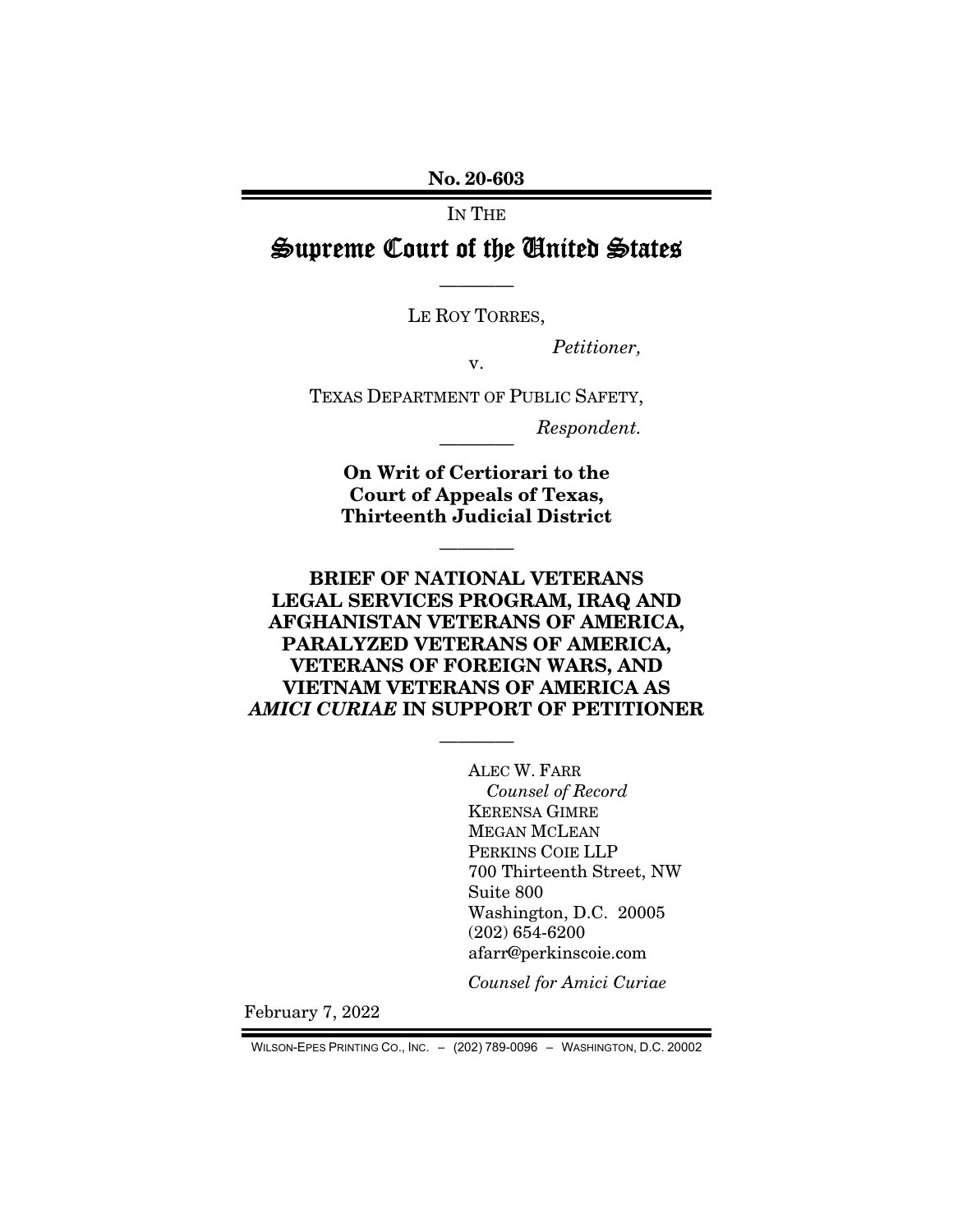## **TABLE OF CONTENTS**

| INTEREST OF AMICI CURIAE 1                                                                                                                                                                                                                                                                                             |
|------------------------------------------------------------------------------------------------------------------------------------------------------------------------------------------------------------------------------------------------------------------------------------------------------------------------|
|                                                                                                                                                                                                                                                                                                                        |
|                                                                                                                                                                                                                                                                                                                        |
| A. The Texas Intermediate Appellate Court<br>Erred in Concluding That Congress Did Not<br>Validly Authorize Private Damages Suits<br>Against State Employers Under USERRA. 7                                                                                                                                           |
| 1. The Sovereign Immunity Surrendered<br>by the States in the "Plan of the<br>Convention," Includes Immunity to<br>Suits Authorized Pursuant to Congress's                                                                                                                                                             |
| 2. Like Suits by Other States, Suits by the<br>United States, and Suits Under the<br>Federal Bankruptcy and Eminent-<br>Domain Powers, Petitioner's Suit<br>Authorized by the Federal War Powers<br>"Falls Comfortably Within the Class of<br>Suits to Which States Consented Under<br>the Plan of the Convention." 11 |
| B. Affirming the Constitutionality of the<br><b>USERRA Provision at Issue Is Consistent</b><br>with This Court's Longstanding Deference<br>to Congress When it Legislates Under its<br>War Powers, and with the Court's Pro-<br>Veteran Canon of Statutory Construction14                                              |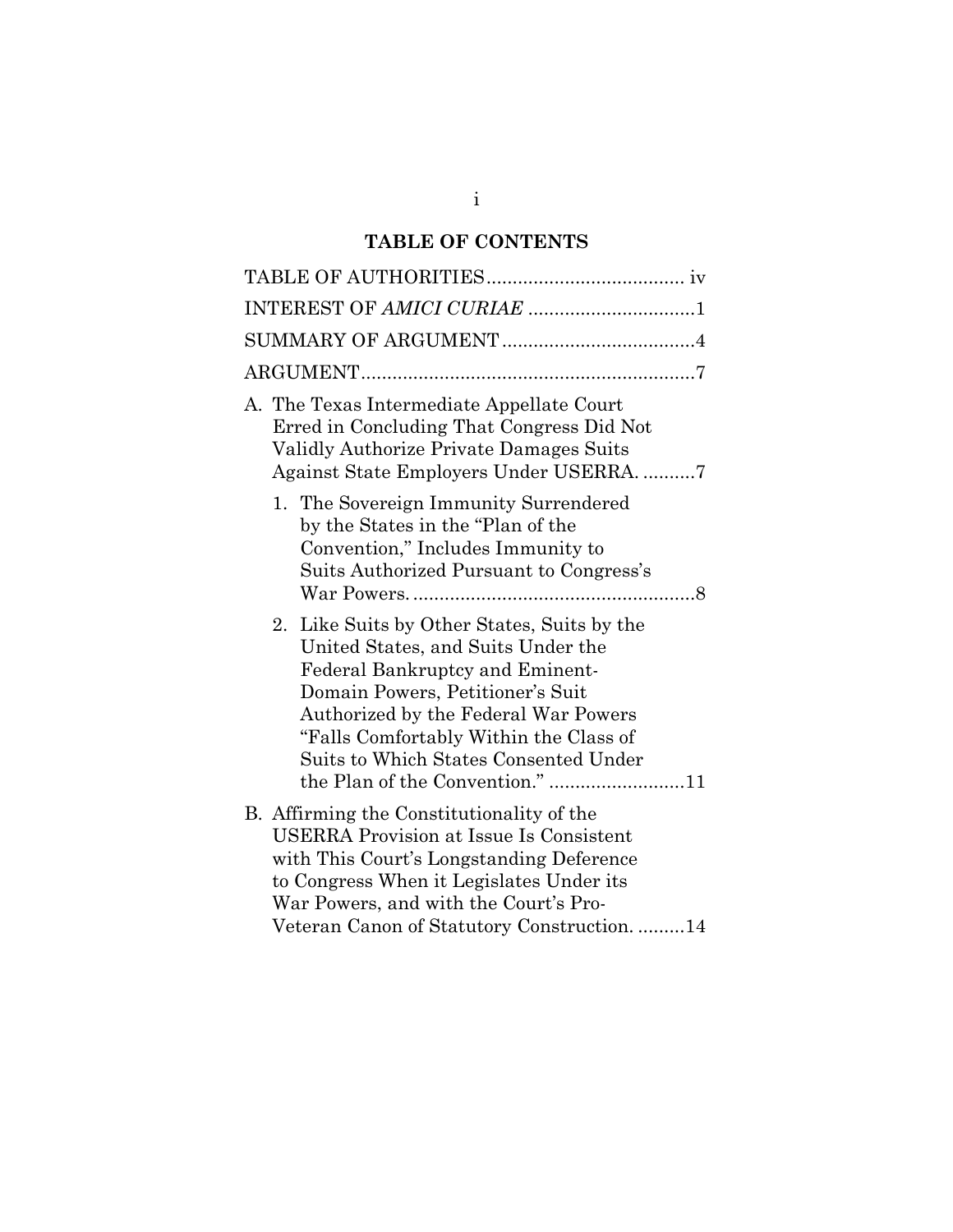# **TABLE OF CONTENTS–Continued**

|--|--|

|  | 1. This Court Has Adopted the Pro-<br>Veteran Canon in Favor of Veterans<br>Seeking Benefits Since at Least the          |
|--|--------------------------------------------------------------------------------------------------------------------------|
|  | 2. Courts Have Consistently Used the Pro-<br>Veteran Canon to Benefit Veterans16                                         |
|  | C. USERRA Is an Important Part of the Full<br>Range of Benefits Congress Has Provided to                                 |
|  | 1. Providing Generous Benefits to<br>Veterans Is This Country's Moral<br>Obligation and Provides a Critical Social       |
|  | 2. USERRA's Reemployment Protections<br>Are an Important Element of Congress's<br>Effort to Ease Veterans' Transition to |
|  | D. USERRA's Private Right of Action Against<br>State Employers Protects Hundreds of<br>Thousands of Veterans from        |
|  | 1. An Increasing Number of Veterans<br>Return Home with Service-Connected<br>Disabilities, Exposing Them to              |

ii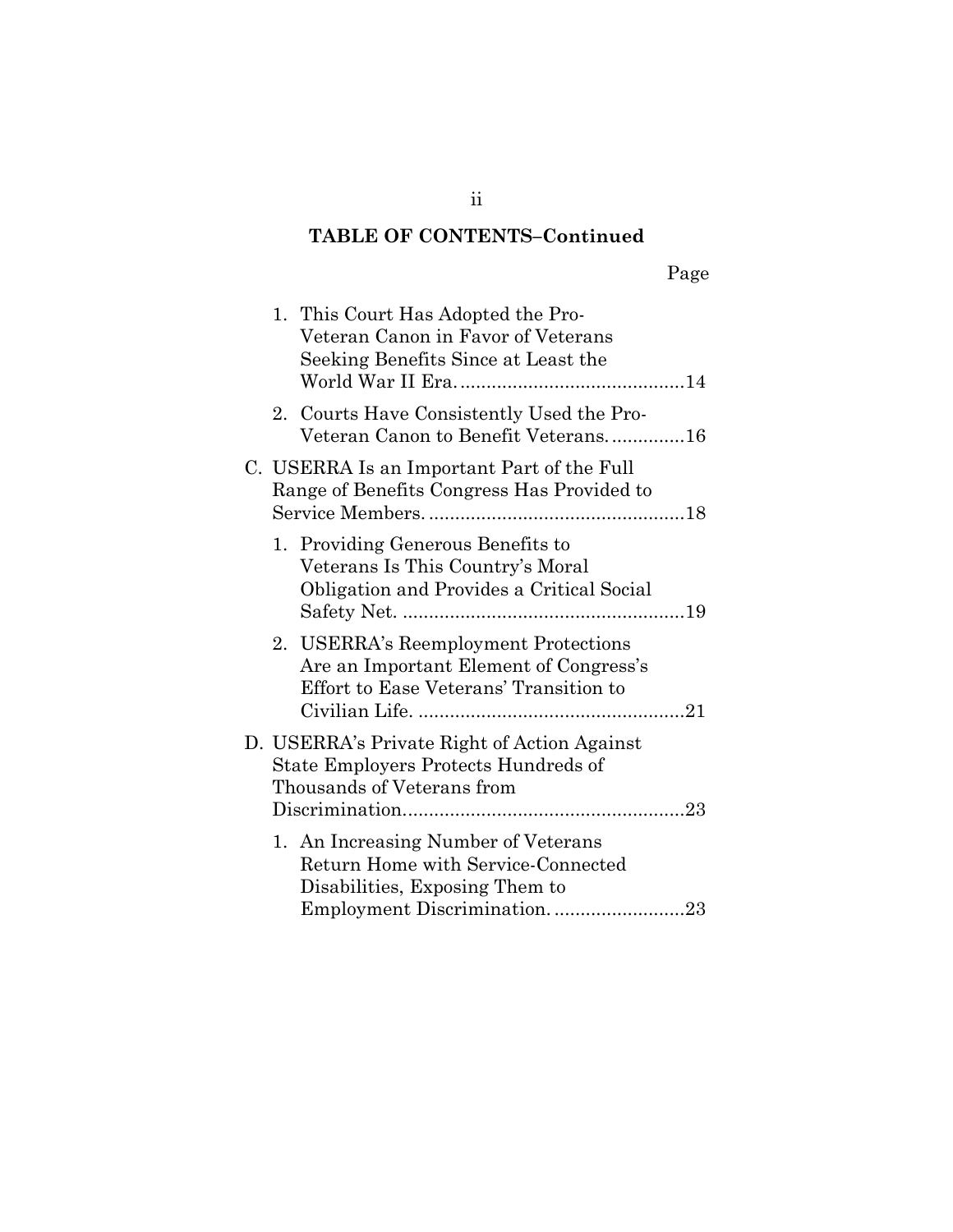# **TABLE OF CONTENTS–Continued**

Page

| 2. The Issue Presented Is of Particular |  |
|-----------------------------------------|--|
| Importance, as Hundreds of Thousands    |  |
| of Veterans and Service Members Are     |  |
| Employed by, and Face Discrimination    |  |
| from, State and Local Agencies28        |  |
|                                         |  |

iii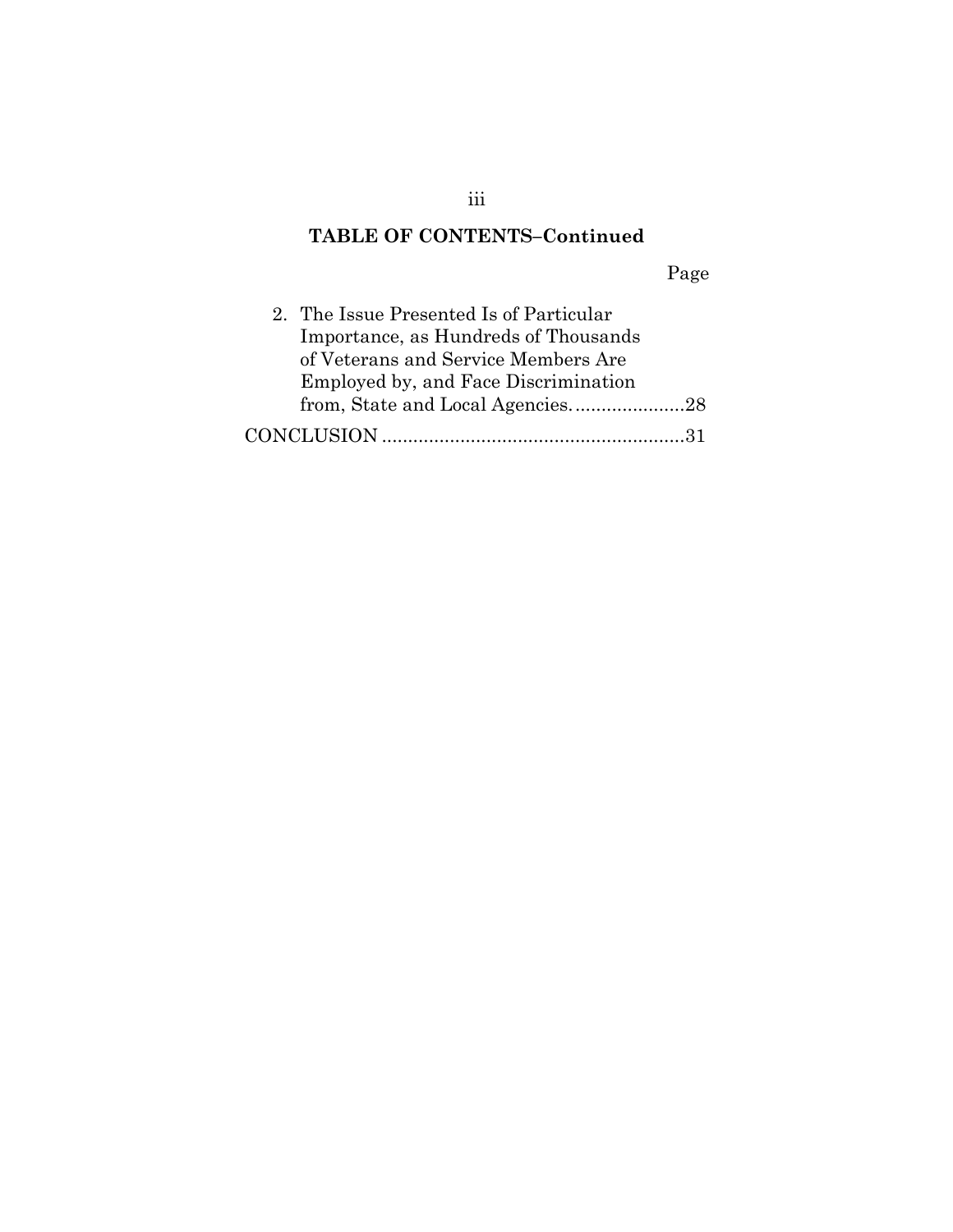# **TABLE OF AUTHORITIES**

**Page(s)**

### <span id="page-4-0"></span>**CASES**

| Accardi v. Pa. R. Co.,                                            |
|-------------------------------------------------------------------|
| Ala. Power Co. v. Davis,                                          |
| Alden v. Maine,                                                   |
| Arver v. United States,                                           |
| Barrett v. Principi,<br>363 F.3d 1316 (Fed. Cir. 2004)  6, 19     |
| Boone v. Lightner,                                                |
| Breaker v. Bemidji State Univ.,<br>899 N.W.2d 515 (Minn. Ct. App. |
| Brown v. Gardner,                                                 |
| Case v. Bowles,                                                   |
| Clark v. Va. Dep't of State Police,                               |
| Coffy v. Republic Steel Corp.,                                    |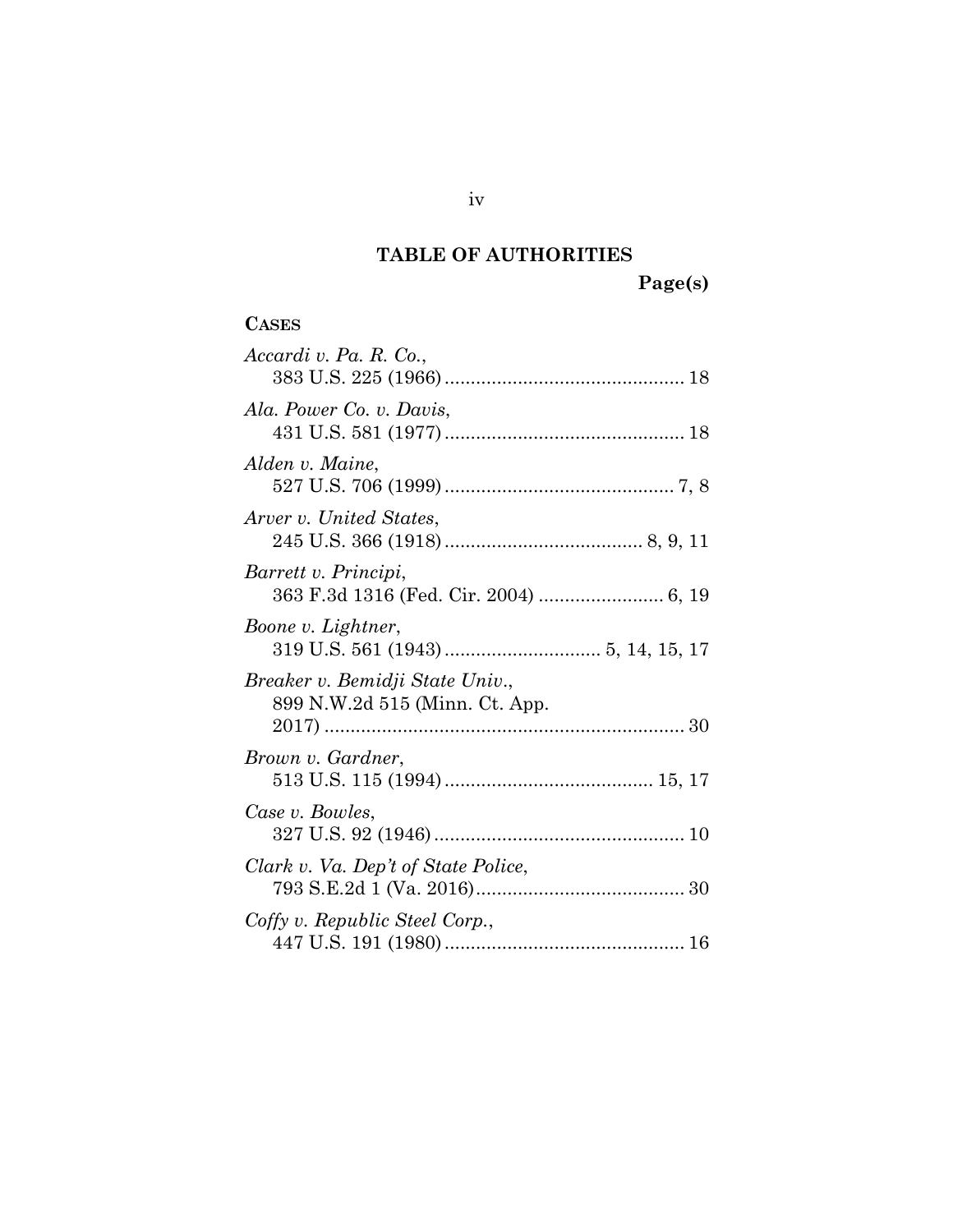| 'age(s) |  |
|---------|--|
|         |  |

| Fishgold v. Sullivan Drydock & Repair                                                           |  |
|-------------------------------------------------------------------------------------------------|--|
| Corp.,                                                                                          |  |
| Fla. Dep't of Highway Safety & Motor<br>Vehicles v. Hightower,<br>No. 1D19-227, 2020 WL 5988204 |  |
| Franchise Tax Bd. of Cal. v. Hyatt,                                                             |  |
| Henderson v. Shinseki,                                                                          |  |
| In re Tarble,<br>80 U.S. (13 Wall.) 397 (1871)  5, 7, 9, 10                                     |  |
| King v. St. Vincent's Hosp.,                                                                    |  |
| Peel v. Fla. Dep't of Transp.,<br>600 F.2d 1070 (5th Cir. 1979) 13                              |  |
| PennEast Pipeline Co., LLC v. New<br>Jersey,                                                    |  |
| Procopio v. Wilkie,<br>913 F.3d 1371 (Fed. Cir. 2019)  19                                       |  |
| Reopell v. Massachusetts,                                                                       |  |
| Rumsfeld v. Forum for Academic &<br>Inst'l Rights, Inc.,                                        |  |
|                                                                                                 |  |

v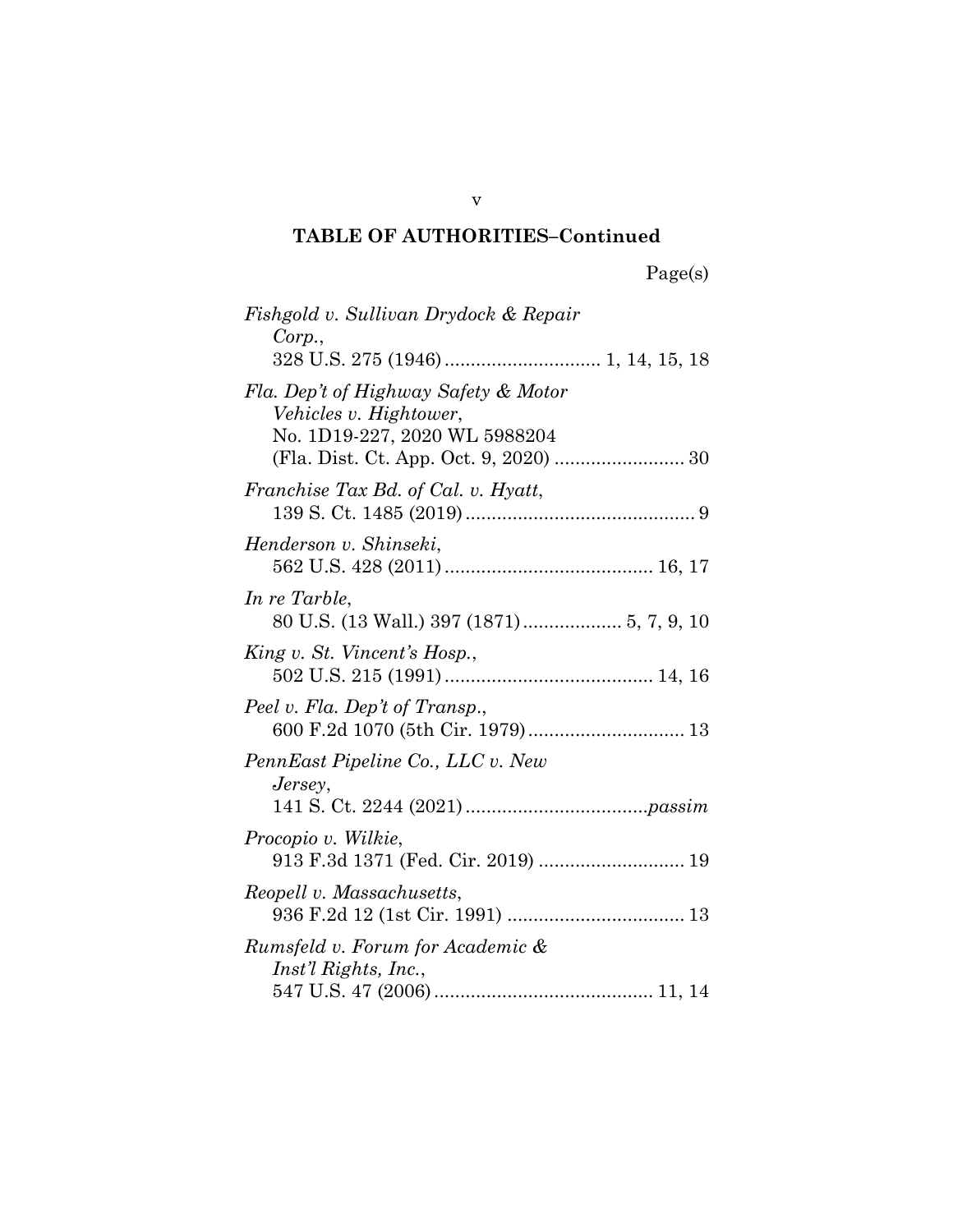| Shinseki v. Sanders,                                                                                     |
|----------------------------------------------------------------------------------------------------------|
| Smith v. Tenn. Nat'l Guard,                                                                              |
| Tilton v. Mo. Pac. R. Co.,                                                                               |
| United States v. Macintosh,<br>283 U.S. 605 (1931), overruled in<br>part on other grounds by Girouard v. |
| United States v. Nugent,                                                                                 |
| United States v. Oregon,                                                                                 |
| <b>STATUTES</b>                                                                                          |
|                                                                                                          |
|                                                                                                          |
|                                                                                                          |
|                                                                                                          |
|                                                                                                          |
| 38 U.S.C. § 2021 et seq. (1980)<br>(Veterans' Readjustment Assistance)                                   |
| 38 U.S.C. § 2024(d) (Veterans'                                                                           |

vi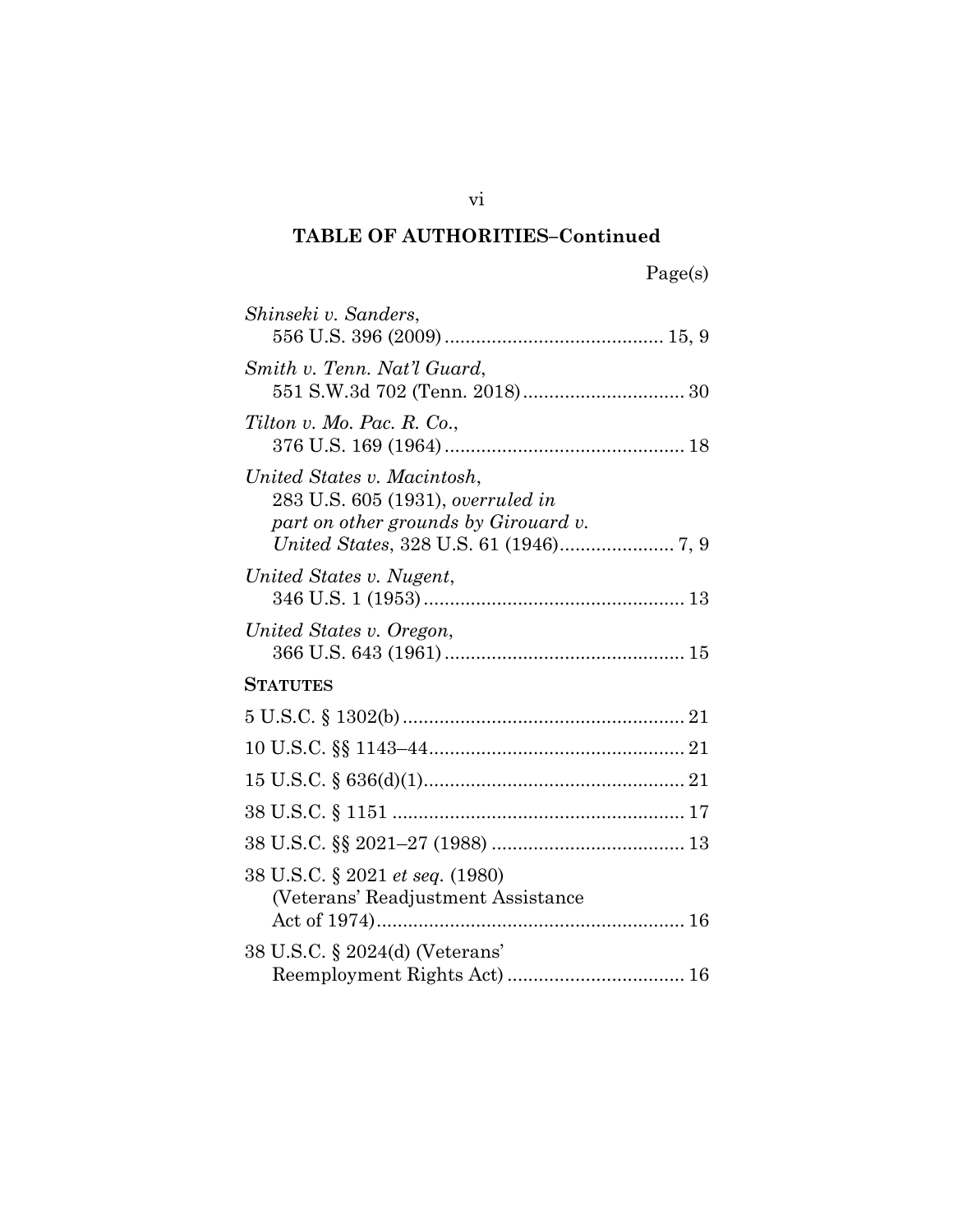| 38 U.S.C. § 2404(d) (1988), repealed by<br>USERRA, Pub. L. No. 103-353, 108                               |  |
|-----------------------------------------------------------------------------------------------------------|--|
|                                                                                                           |  |
| 38 U.S.C. § 3100 et seq. (Veterans<br>Readiness and Employment                                            |  |
|                                                                                                           |  |
|                                                                                                           |  |
| 38 U.S.C. § 4301 et seq. (Uniformed<br>Services Employment and<br>Reemployment Rights Act of 1994) passim |  |
|                                                                                                           |  |
|                                                                                                           |  |
|                                                                                                           |  |
|                                                                                                           |  |
|                                                                                                           |  |
|                                                                                                           |  |
| Pub. L. No. 76-861, 54 Stat. 1178<br>(Soldiers' and Sailors' Civil Relief Act                             |  |
| Service Extension Act of 1941, ch. 362,<br>Pub. L. No. 77-213, § 7, 55 Stat. 626,                         |  |
| 54 Stat. 885 (Selective Training and                                                                      |  |

vii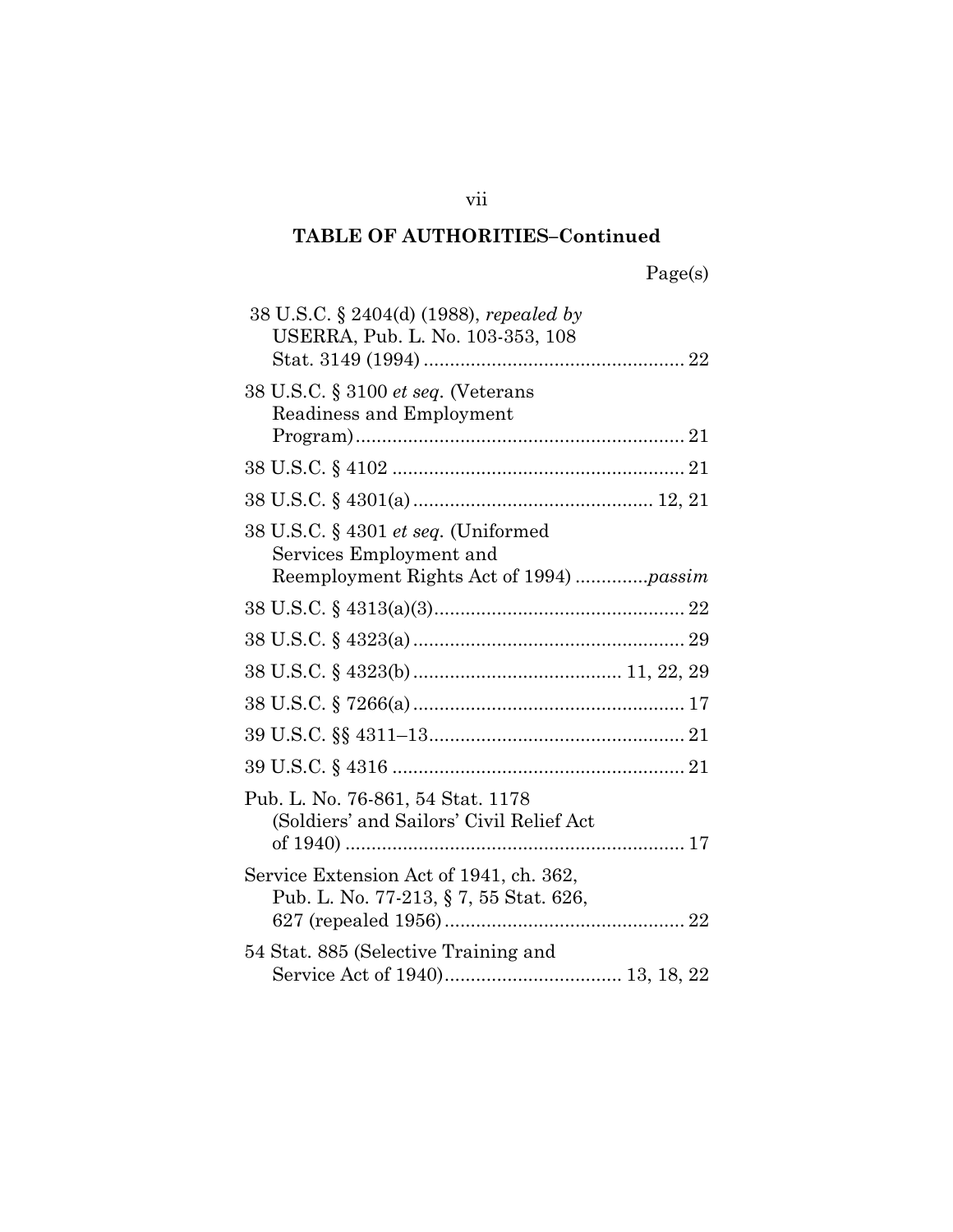| 62 Stat. 604 (Military Selective Service                                                                                                                        |
|-----------------------------------------------------------------------------------------------------------------------------------------------------------------|
| <b>RULES</b>                                                                                                                                                    |
|                                                                                                                                                                 |
|                                                                                                                                                                 |
| <b>REGULATIONS</b>                                                                                                                                              |
|                                                                                                                                                                 |
|                                                                                                                                                                 |
| <b>OTHER AUTHORITIES</b>                                                                                                                                        |
| 137 Cong. Rec. E1486-01, 137 Cong. Rec.                                                                                                                         |
| 144 Cong. Rec. 4458 (1998) (statement of                                                                                                                        |
| Daniel J. Bugbee, <i>Employers Beware</i> :<br>Violating USERRA Through<br><b>Improper Pre-Employment Inquiries,</b>                                            |
| H.R. 2806, S. 1313 (117th Cong.)                                                                                                                                |
| H.R. REP. No. 105-448 (1998) (USERRA                                                                                                                            |
| Lisa Limb, Shots Fired: Digging the<br>Uniformed Services Employment and<br>Reemployment Rights Act Out of the<br><i>Trenches of Arbitration</i> , 117 MICH. L. |

viii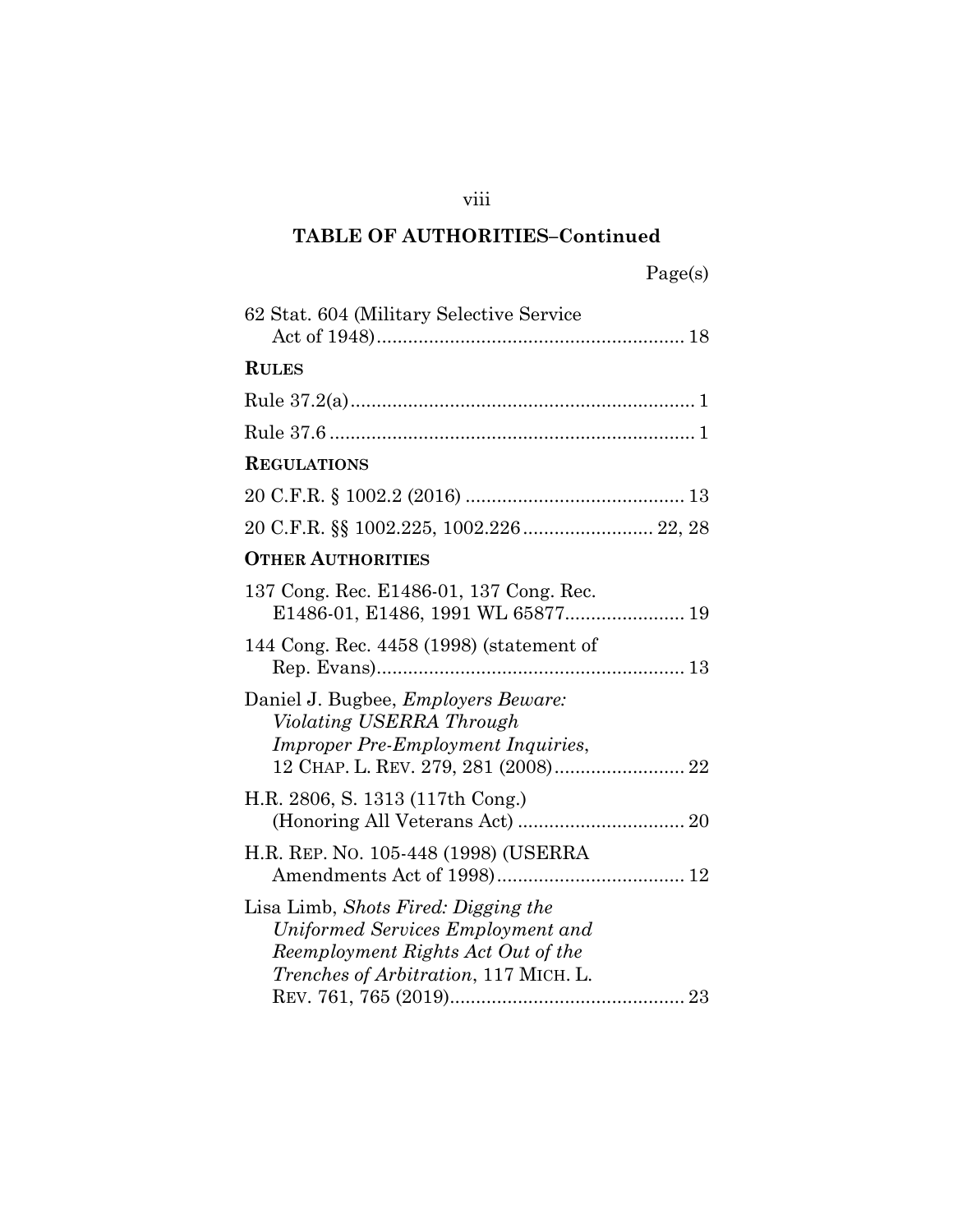Page(s)

| RAND Corporation, <i>Invisible Wounds of</i> |
|----------------------------------------------|
| War: Psychological and Cognitive             |
| <i>Injuries, Their Consequences, and</i>     |
| <i>Services to Assist Recovery</i> (Terri    |
| Tanielian & Lisa H Jaycox, ed. 2008)  25     |
| Ronald Kessler, Steven Heeringa,             |
| Murray Stein, et al., Thirty-Day             |
| Prevalence of DSM-IV Mental                  |
| Disorders Among Nondeployed                  |
| Soldiers in the US Army, 71 JAMA             |
|                                              |
|                                              |
|                                              |
|                                              |
| William P. Quigley, The Earliest Years       |
| of Federal Social Welfare Legislation:       |
| Federal Poor Relief Prior to the Civil       |
| War, 79 U. Det. Mercy L. Rev. 157,           |
| 11                                           |

ix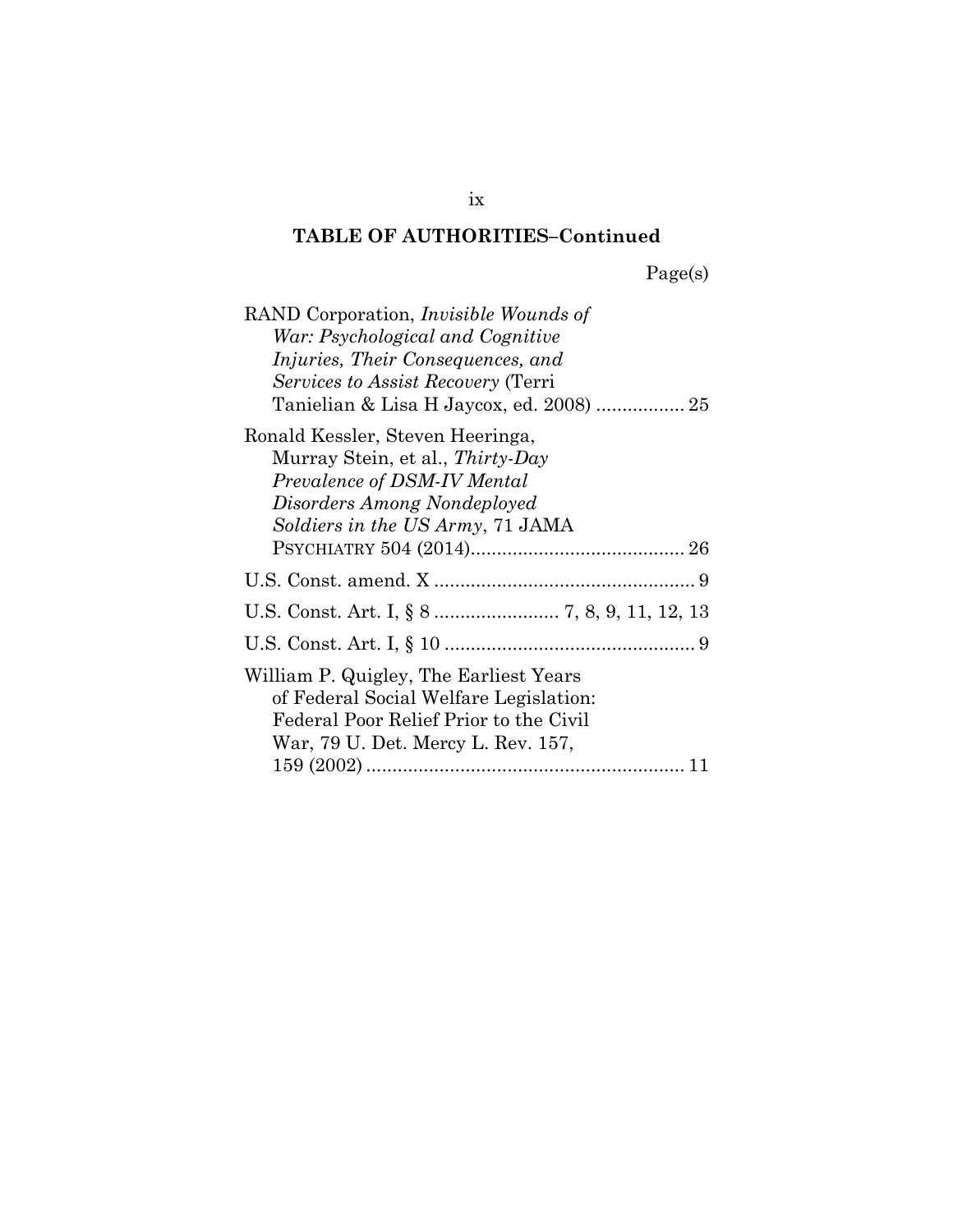#### **INTEREST OF** *AMICI CURIAE[1](#page-10-4)*

<span id="page-10-1"></span><span id="page-10-0"></span>*Amici* are leading nonprofit organizations dedicated to ensuring that our nation's 25 million veterans are provided with the benefits and support they have earned "serv[ing] their country in its hour of great need." *Fishgold v. Sullivan Drydock & Repair Corp.,*  328 U.S. 275, 285 (1946). *Amici* have been instrumental in the passage of important veterans' rights legislation, regularly advocate for veterans before courts and agencies, and provide critical support to veterans returning to civilian life.

**National Veterans Legal Services Program ("NVLSP")** is one of the nation's leading organizations advocating for veterans' rights. Founded in 1981, NVLSP is an independent, nonprofit veterans service organization recognized by the Department of Veterans Affairs ("VA") and dedicated to ensuring that the government honors its commitment to veterans. NVLSP prepares, presents, and prosecutes service members' and veterans' benefits claims before the VA and the Department of Defense, pursues veterans' rights legislation, and advocates before this and other courts.

**Iraq and Afghanistan Veterans of America ("IAVA")** is committed to connecting, uniting, and empowering post-9/11 veterans. IAVA has connected more than 1.2 million veterans with resources and community and provided thousands of veterans of all

<span id="page-10-4"></span><span id="page-10-3"></span><span id="page-10-2"></span><sup>1</sup> Pursuant to Rule 37.2(a), counsel for all parties have consented to the filing of this brief. Pursuant to Rule 37.6, no counsel for a party authored this brief in whole or in part and no person or entity other than *Amici*, its members, or counsel made a monetary contribution to its preparation or submission.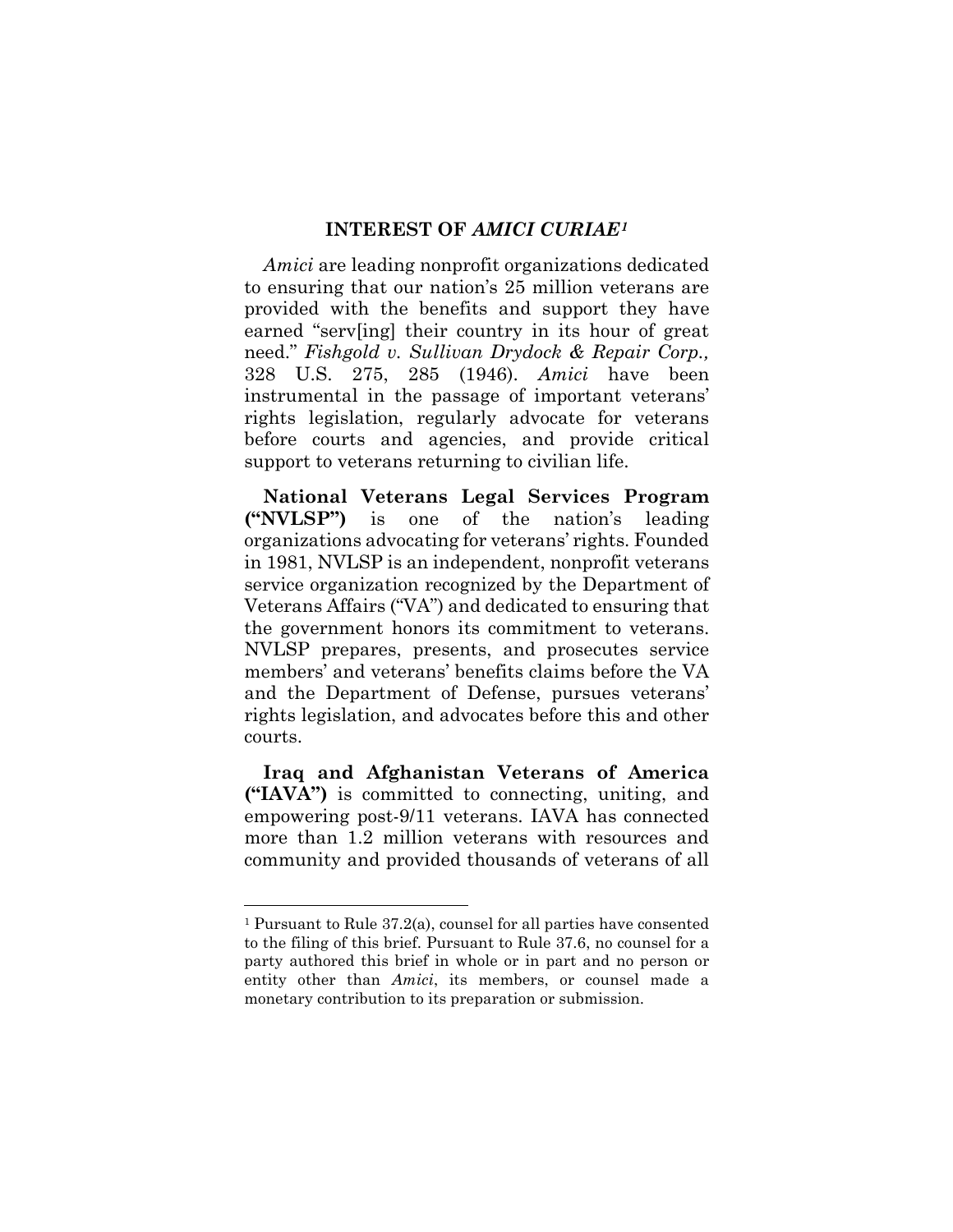generations with lifesaving and life-changing personalized support. IAVA focuses its efforts on six key priorities affecting post-9/11 veterans: (1) combatting suicide; (2) raising awareness on burn pits and other toxic exposures; (3) supporting women veterans; (4) increasing access to medical cannabis; (5) modernizing the VA; and (6) defending the benefits of the GI Bill.

**Paralyzed Veterans of America ("PVA")** is a national, congressionally chartered veterans service organization. PVA's mission is to employ its expertise, developed since its founding in 1946, on behalf of veterans of the armed forces who have experienced spinal cord injury or a disorder (SCI/D). PVA seeks to improve the quality of life for veterans and all people with SCI/D through its medical services, benefits, legal, advocacy, sports and recreation, architecture, and other programs. PVA advocates for quality health care, research and education addressing SCI/D, benefits based on its members' military service, and for civil rights, accessibility, and opportunities that maximize independence for its members and all veterans and citizens with disabilities. PVA has nearly 16,000 members, all of whom are military veterans living with catastrophic disabilities, and provides representation to its members, other veterans, and all people with disabilities throughout the VA claims process and in the federal courts, including the United States Supreme Court.

**Veterans of Foreign Wars ("VFW")** is a nonprofit veterans' service organization serving over 1.5 million members, comprised of eligible veterans and military service members of the active, guard, and reserve forces. VFW was founded in 1899 when veterans of the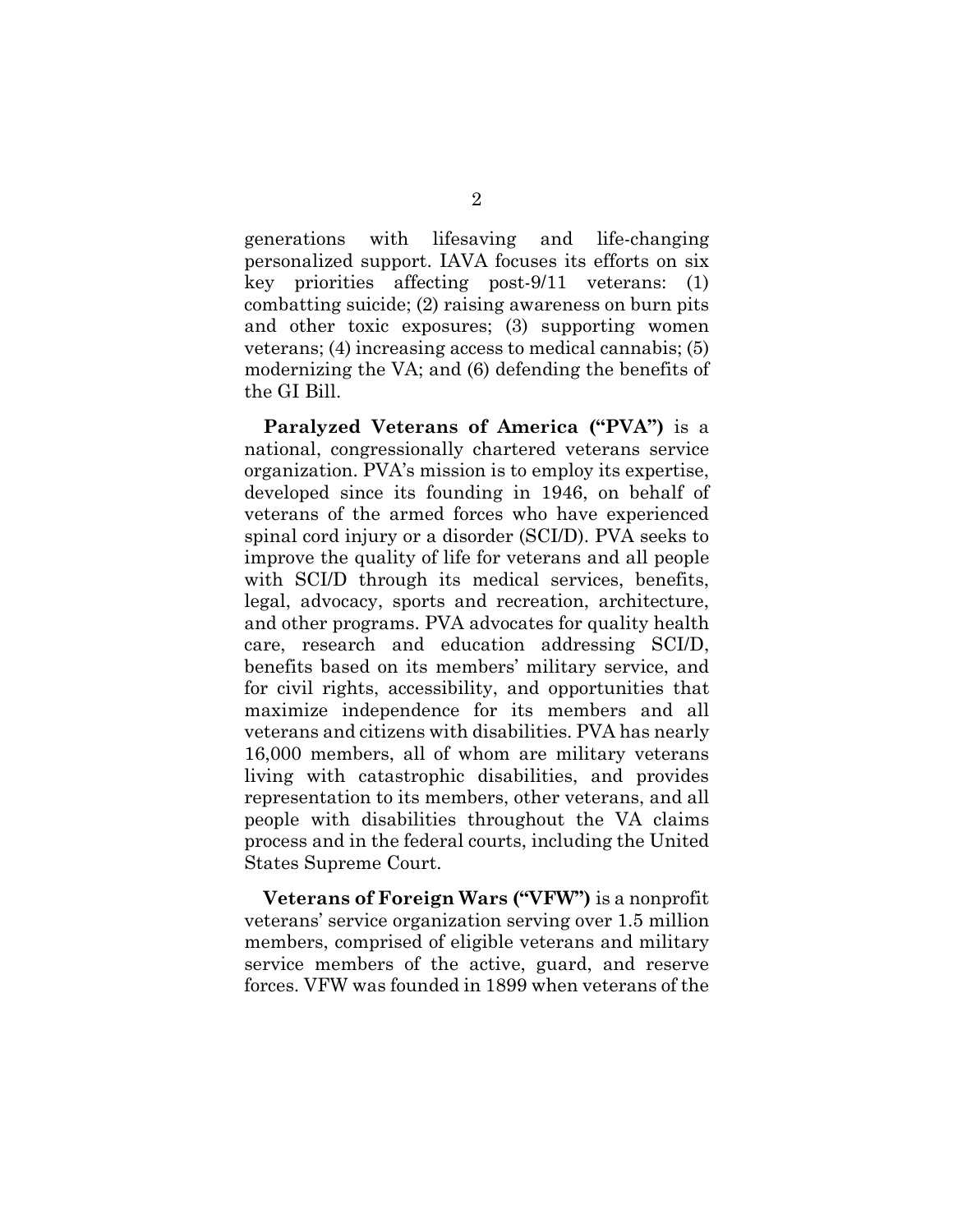Spanish-American War and the Philippine Insurrection founded local organizations to secure rights and benefits for their service. VFW was instrumental in establishing the Veterans Administration, national cemetery system, and compensation for Vietnam veterans exposed to Agent Orange and for veterans diagnosed with Gulf War Syndrome.

**Vietnam Veterans of America ("VVA")** is a national nonprofit organization and is the only national veterans service organization congressionally chartered and exclusively dedicated to Vietnam-era veterans and their families. As the Vietnam war came to an end and years passed, it became clear that established veterans service organizations had failed to make a priority of the issues of concern for Vietnam veterans. In response, VVA works to put Vietnam veteran issues at the forefront and works to support the rights of veterans returning to their civilian occupations after service.

<span id="page-12-0"></span>The issues in this case lie at the core of these organizations' experience and expertise. Each *Amicus*  has a strong interest in protecting the rights of veterans, and in promoting the values at the heart of the Uniformed Services Employment and Reemployment Rights Act of 1994 ("USERRA"), 38 U.S.C. § 4301 *et seq. Amici* are therefore well positioned to describe how USERRA fits within the full range of benefits Congress has provided to veterans, and the significant harm that will result to thousands of veterans if USERRA's private right of action against state employers is eliminated.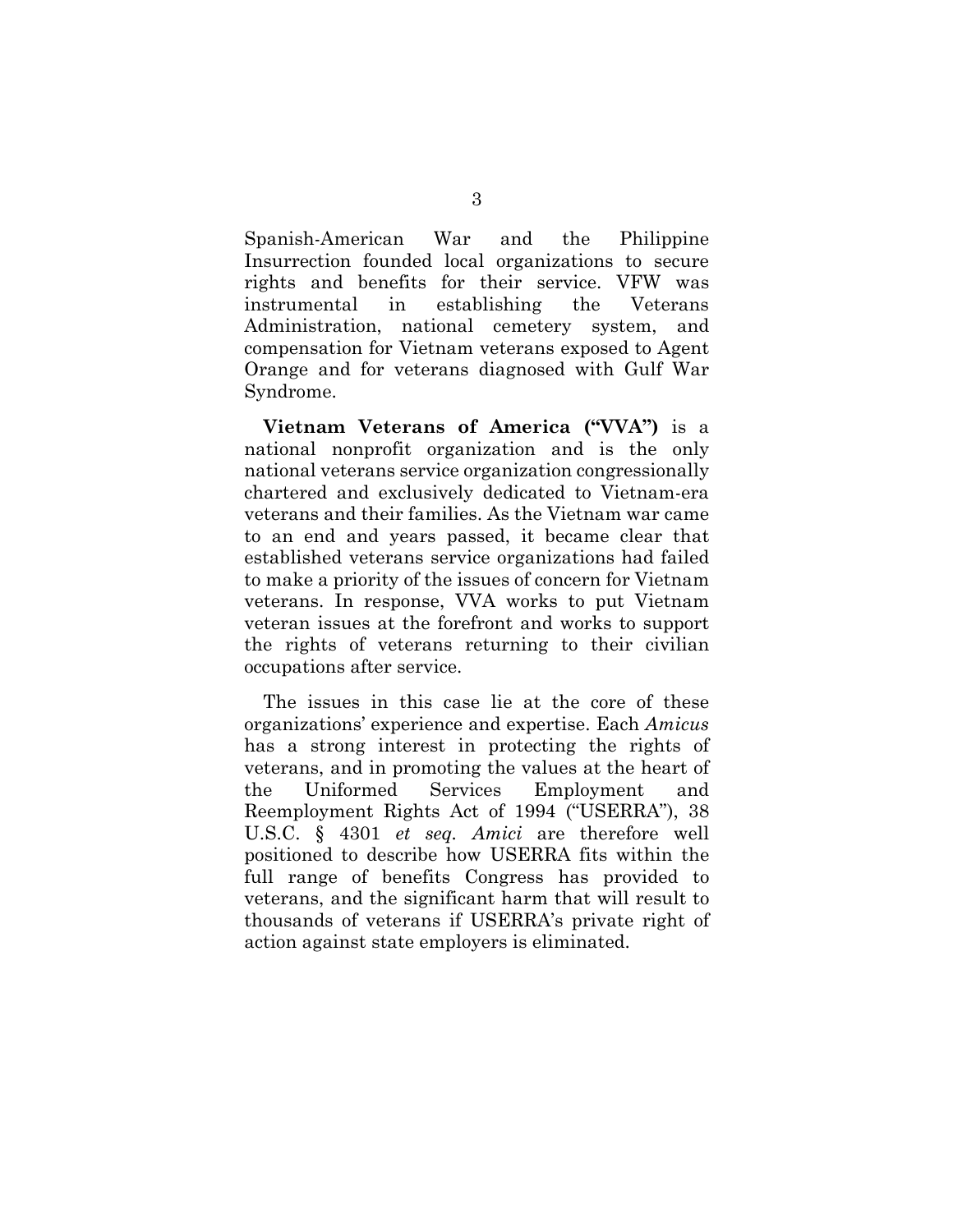#### **SUMMARY OF ARGUMENT**

<span id="page-13-0"></span>USERRA's private right of action is critical to veterans like Petitioner Torres, who was discriminated against by a state employer based on a service-related disability. Torres's case is not unique. More than a quarter of all veterans have a serviceconnected disability, and roughly 40 percent of post-9/11 veterans have a service-connected disability.[2](#page-13-1) Veterans with service-related disabilities are more likely to suffer from unemployment and employment discrimination, and hundreds of thousands of veterans like Torres work for state employers.[3](#page-13-2)

The undersigned *Amici* have long supported the rights of veterans returning to their civilian occupations after service. Petitioner and other veterans who develop disabling conditions because of their military service have earned the right to reintegrate into the workforce with the dignity and respect they deserve. This includes being able to seek redress in court when they face discrimination based on their military service or service-connected disabilities.

We submit this *amicus* brief because our experience makes us uniquely well-positioned to describe how USERRA fits within the full range of benefits Congress has provided to veterans, and the significant harm that will result to thousands of veterans if USERRA's private right of action against state

<span id="page-13-1"></span><sup>2</sup> Bureau of Labor and Statistics, U.S. Dep't of Labor, *News Release: Employment Situation of Veterans - 2020*, at 1 (2021), https://www.bls.gov/news.release/pdf/vet.pdf.

<span id="page-13-2"></span><sup>3</sup> *Id.* at 4.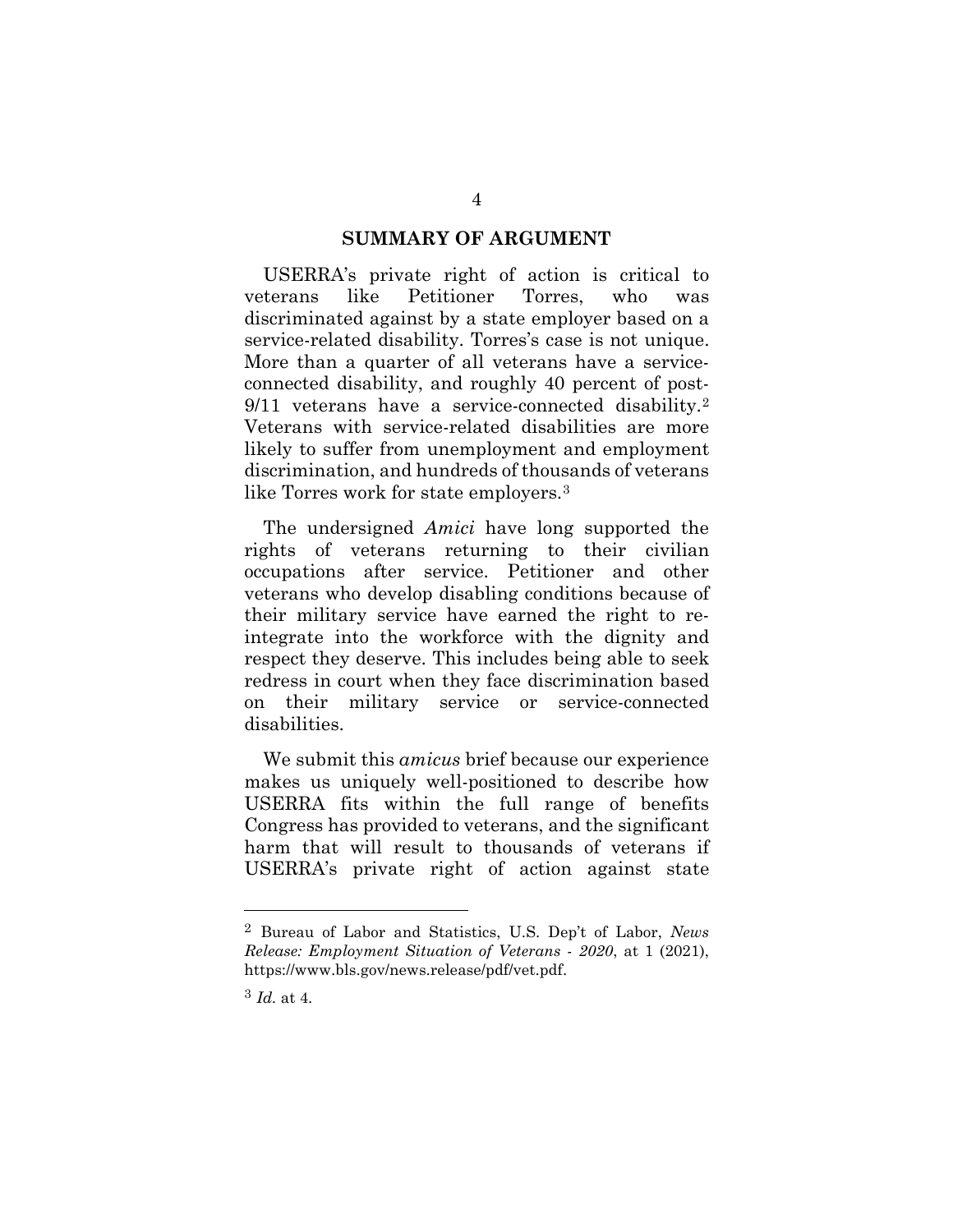employers is eliminated. We offer four points to inform the Court's consideration in this case.

<span id="page-14-1"></span>*First*, as a threshold matter, the Texas Intermediate Appellate Court erred when it concluded that Plaintiff's USERRA claim was barred by sovereign immunity. States waived sovereign immunity in the plan of the Convention when they ratified the Constitution, which granted Congress "plenary and exclusive" Article I War Powers. *In re Tarble*, 80 U.S. (13 Wall.) 397, 408 (1871). Inherent in that surrender of sovereignty was a surrender of sovereign immunity against suits authorized by Congress pursuant to its own powers in that field. *See PennEast Pipeline Co., LLC v. New Jersey,* 141 S. Ct. 2244, 2259 (2021).

<span id="page-14-2"></span><span id="page-14-0"></span>*Second*, while not dispositive of the constitutional issue presented, this Court has long recognized the vital importance of a unified national defense and the debt of gratitude we owe our veterans. *Boone v. Lightner*, 319 U.S. 561, 575 (1943). This case presents an opportunity for the Court to affirm the salience of the pro-veteran canon of statutory construction and ensure that future courts interpret laws like USERRA to fulfill their core purpose: to protect the men and women who have risked their lives to protect us.

*Third*, the USERRA is an important part of the full range of benefits Congress has provided to service members. Indeed, it is difficult to imagine a more important benefit than ensuring that "those who have been obliged to drop their own affairs to take up the burdens of the nation" *Boone v. Lightner*, 319 U.S. 561, 575 (1943), will not face discrimination because of their service when they return to civilian employment. This policy of protecting service members is reflected in the entire veterans benefit system, which provides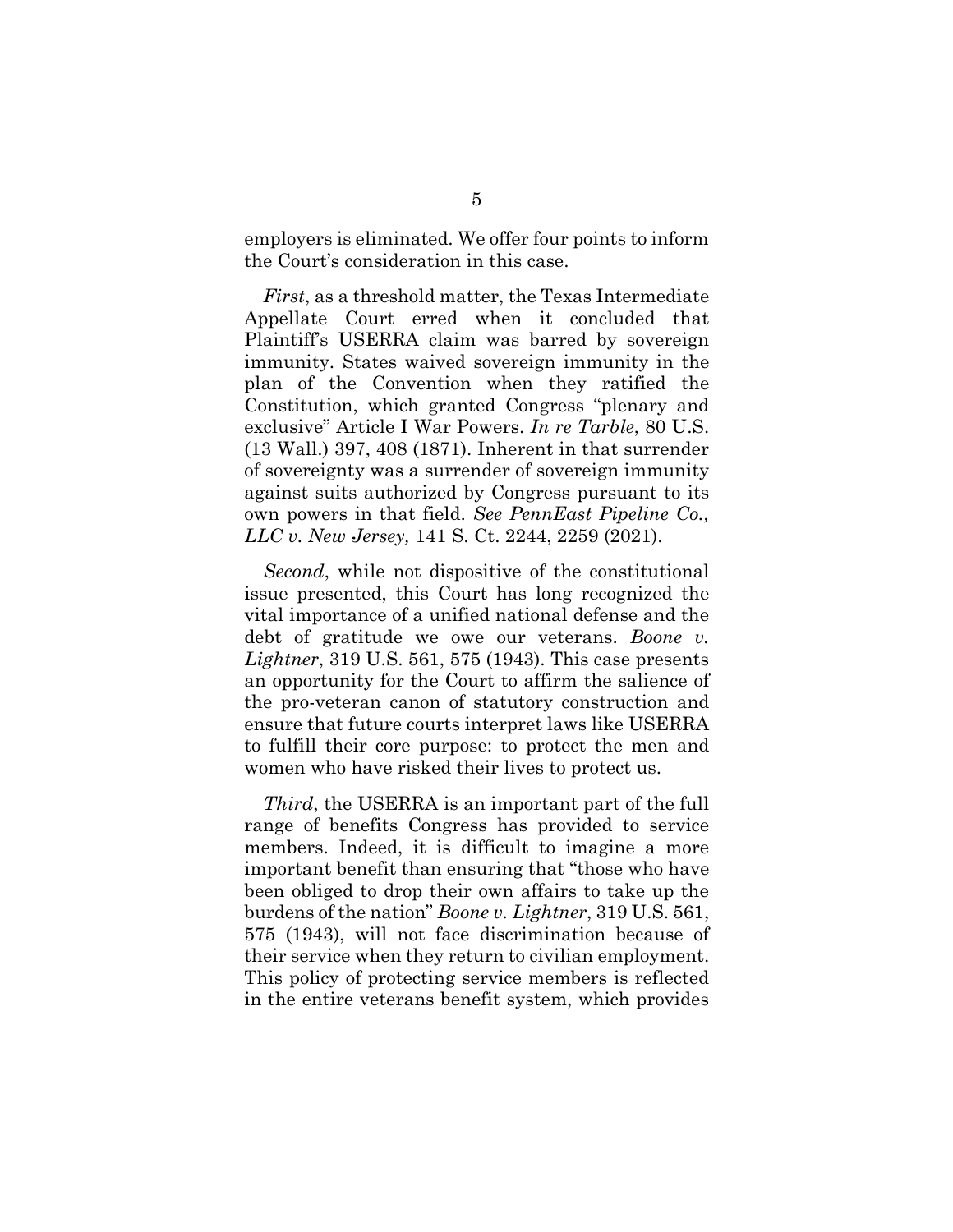<span id="page-15-0"></span>an important social safety net and "is imbued with special beneficence from a grateful sovereign." *Barrett v. Principi*, 363 F.3d 1316, 1320 (Fed. Cir. 2004).

*Finally*, and perhaps most importantly, the invalidation of USERRA's private cause of action against state employers leaves hundreds of thousands of public-minded veterans and reservists vulnerable to discrimination based on their military service and service-related disabilities. These Americans not only served their country in the armed forces but also dedicate their careers to public service in state and municipal government jobs. This devotion to public service among veterans is not insignificant: thirty-one percent of employed veterans with a disability work in federal, state, or local government.[4](#page-15-1)

As such, the private right of action granted by USERRA protects our most vulnerable veterans: those who became disabled because of their service in the armed forces yet are still committed to continuing their service through employment by state and local governments. Finding this provision of USERRA unconstitutional will leave veterans committed to public service with no recourse in the courts to redress discrimination by their employers. This would be an unconscionable result.

<span id="page-15-1"></span><sup>4</sup> *Id.*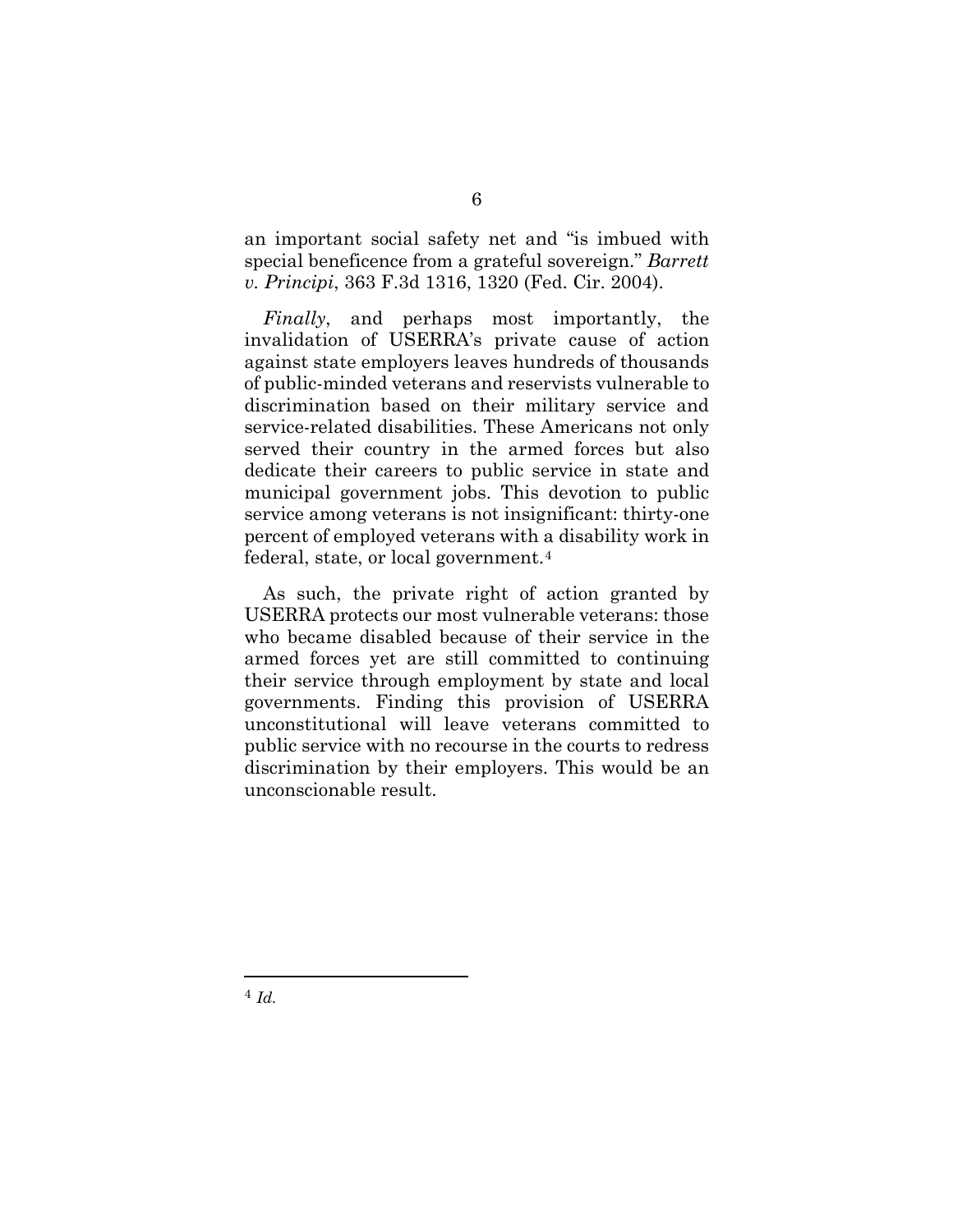#### <span id="page-16-4"></span>**ARGUMENT**

### <span id="page-16-1"></span><span id="page-16-0"></span>**A. The Texas Intermediate Appellate Court Erred in Concluding That Congress Did Not Validly Authorize Private Damages Suits Against State Employers Under USERRA.**

<span id="page-16-5"></span><span id="page-16-3"></span><span id="page-16-2"></span>The decision below was wrong as a matter of law and should be reversed. Congress's authorization of private damage suits against state employers to redress USERRA violations was a valid exercise of its "tremendous," "drastic," "plenary and exclusive" powers to "raise and support Armies" and "provide and maintain a Navy," U.S. Const. Art. I, § 8, cls. 12–13 (collectively, the "War Powers"). *See United States v. Macintosh,* 283 U.S. 605, 622 (1931), *overruled in part on other grounds by Girouard v. United States*, 328 U.S. 61 (1946) (War Powers "tremendous" and "drastic"); *In re Tarble*, 80 U.S. at 408 (War Powers both "plenary and exclusive"). The text and history of Article I shows that the States agreed "in the plan of the Convention" not to assert sovereign immunity to suits authorized under the War Powers. *PennEast* 141 S. Ct. at 2258 (quoting *Alden v. Maine*, 527 U.S. 706, 729 (1999)). The court below failed even to consider this dispositive issue.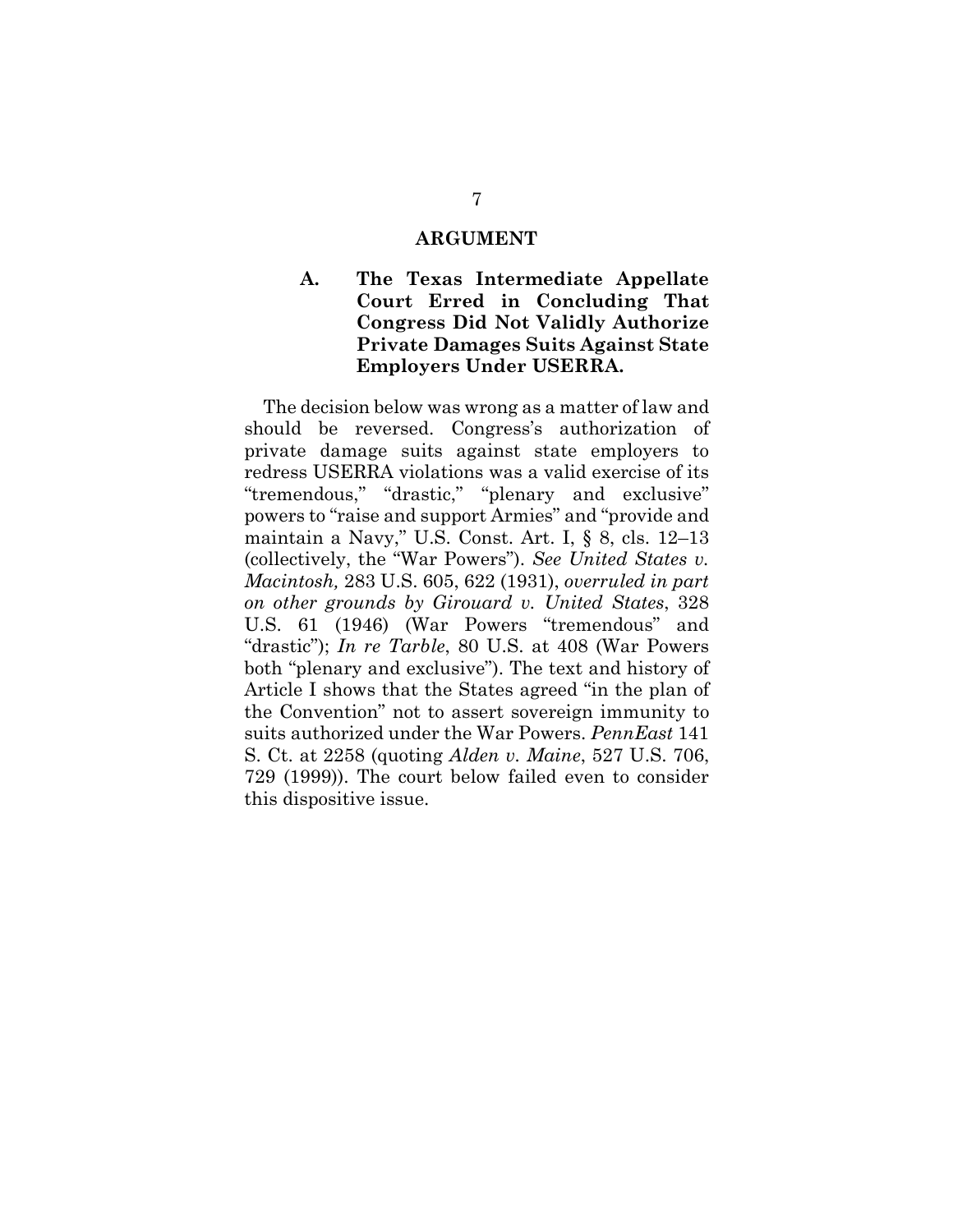### <span id="page-17-0"></span>**1. The Sovereign Immunity Surrendered by the States in the "Plan of the Convention," Includes Immunity to Suits Authorized Pursuant to Congress's War Powers.**

As explained in detail in the Petitioner's brief<sup>5</sup> and the government's amicus brief, $6$  the basis for finding an implicit waiver of sovereign immunity for suits authorized pursuant to the War Powers is at least as strong, if not stronger than other instances where this Court has found waivers based on the "plan of the Convention.". *See, e.g., PennEast* 141 S. Ct. at 2258 (quoting *Alden*, 527 U.S. at 755–56 ("The 'plan of the Convention' includes certain waivers of sovereign immunity to which all States implicitly consented at the founding.")).

<span id="page-17-1"></span>First, the lack of sovereign authority in the federal Congress to raise an army and its dependence upon the States to provide funding, equipment and manpower during the Revolutionary War was a central "failing[] of the Articles of Confederation." *PennEast*, 141 S. Ct. at 2263; *Arver v. United States,*  245 U.S. 366, 380–81 (1918). Article I of the Constitution addressed this problem by giving Congress sweeping authority to "declare War," to "raise and support Armies," to "provide and maintain a Navy," and to "[r]egulat[e] . . . the land and naval Forces." U.S. Const. Art. I, § 8, cls. 11–16. Congress's War Powers are "tremendous," "strictly

<sup>5</sup> Pet. for Writ of Cert. 21; Reply of Pet. 5–9.

<span id="page-17-3"></span><span id="page-17-2"></span><sup>6</sup> Brief for United States as Amici Curiae on Pet. for Writ of Cert., at 9–15.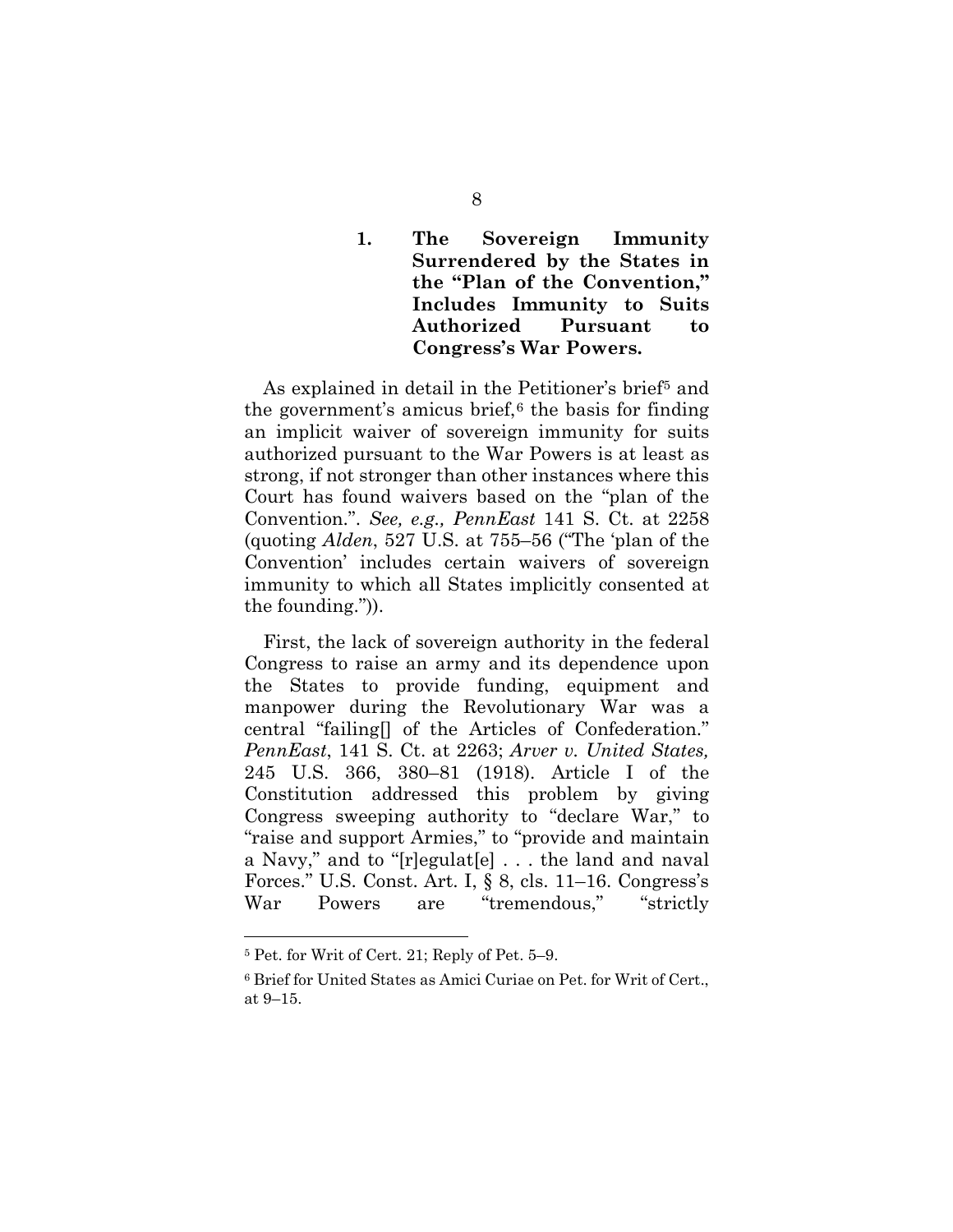constitutional," and "brea[k] down every barrier so anxiously erected for the protection of liberty, property and of life." *Macintosh*, 283 U.S. at 622.

<span id="page-18-4"></span><span id="page-18-2"></span>Second, unlike other Article I powers, Congress's War Powers are both "plenary and exclusive." *In re Tarble*, 80 U.S. at 408. Ratified by the States, Article I explicitly *withholds* war powers from the States. *See*  U.S. Const. Art. I, § 10, cl. 3 ("No State shall, without the Consent of Congress, . . . keep Troops, or Ships of War in time of Peace, . . . or engage in War"); *see also Franchise Tax Bd. of Cal. v. Hyatt*, 139 S. Ct. 1485, 1497 (2019) ("[T]he Constitution deprives [States] of the independent power to . . . wage war.").

<span id="page-18-3"></span>Third, the Tenth Amendment explicitly deprives the States of powers granted to the federal government in the Constitution. U.S. Const. amend. X. (stating that only those "powers not delegated to the United States by the Constitution, nor prohibited by it to the States, are reserved to the States . . ."). The Constitution grants Congress a broad array of war powers, including the powers to raise and support Armies and provide and maintain a Navy, effectively stripping the States of these powers. U.S. Const. Art. I, § 8, cls. 12– 16. In addition, the Constitution specifically "reserv[ed] to the States" only one limited sphere of control over the militia: "Appointment of the Officers, and the Authority of training the Militia according to the discipline prescribed by Congress." *Id.* § 8, cl. 16.

<span id="page-18-1"></span><span id="page-18-0"></span>Thus, as this Court has previously recognized, "Article I [of the Constitution] divests the States of the traditional diplomatic and military tools that foreign sovereigns possess." *Franchise Tax Bd. of Cal.*, 139 S. Ct. at 1497; *see also Arver*, 245 U.S. at 381 ("In supplying the [war] power it was manifestly intended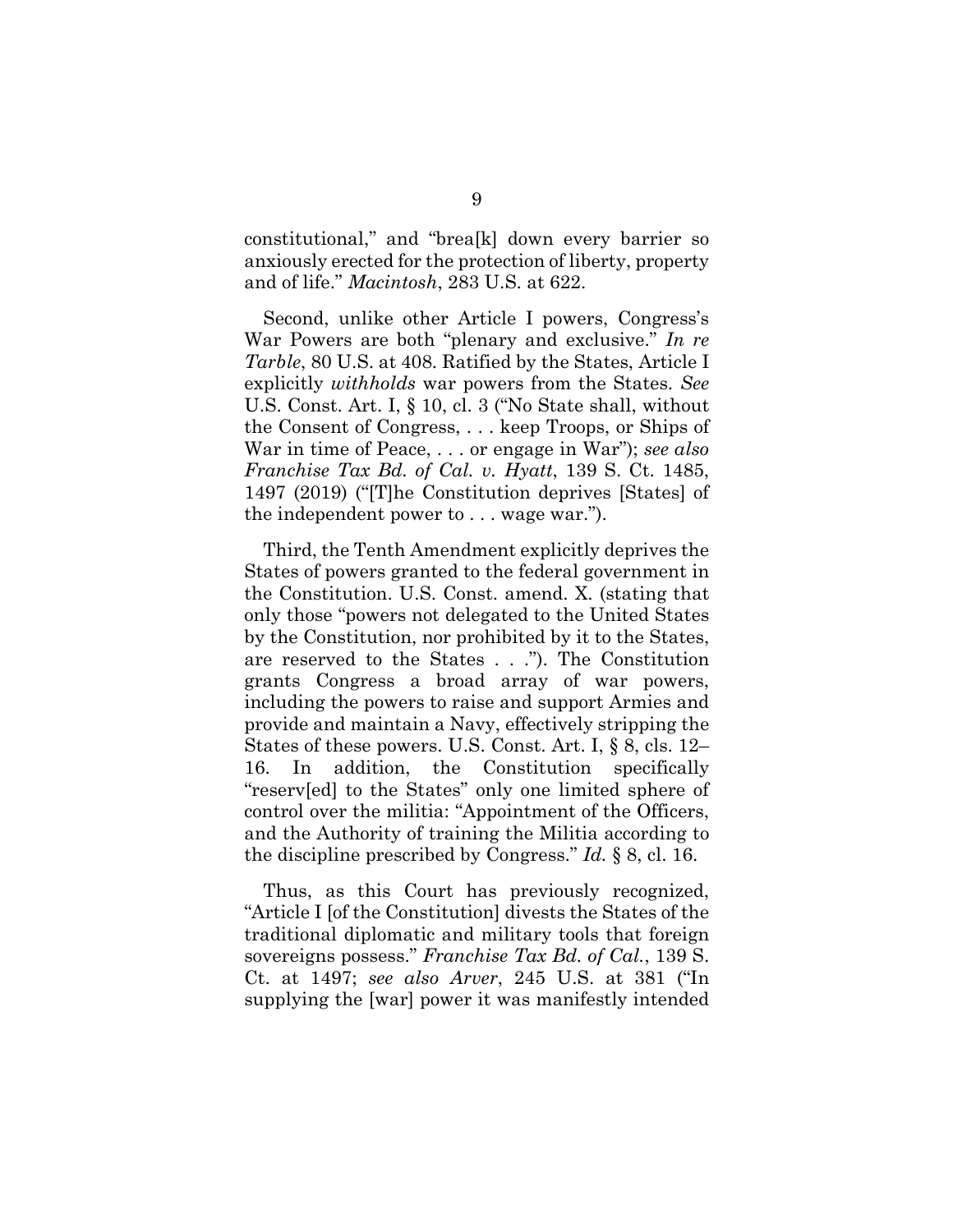to give it all and leave none to the states, since besides the delegation to Congress of authority to raise armies the Constitution prohibited the states, without the consent of Congress, from keeping troops in time of peace or engaging in war.").

<span id="page-19-1"></span>Pursuant to these authorities, this Court has consistently rejected state efforts to limit or intrude upon federal war powers. In *Tarble*, for example, the Court denied a State's attempt to retrieve, through a writ of habeas corpus, an individual in military custody for having deserted the Army. 80 U.S. at 408– 09. The Court explained that the federal government "can determine, without question from any State authority, how the armies shall be raised," and that "[n]o interference with the execution of this power of the National government . . . could be permitted without greatly impairing the efficiency" of the military. *Id.* at 408. Similarly, in *Case v. Bowles*, the Court rejected a Tenth Amendment challenge to an exercise of Congress's War Powers, 327 U.S. 92, 102 (1946). The Court explained that allowing an assertion of state sovereignty to obstruct federal action in that field would render "the Constitutional grant of the power to make war . . . inadequate to accomplish its full purpose." *Ibid*.

<span id="page-19-0"></span>Consequently, the States surrendered their sovereignty over war powers, and more specifically over the field of raising and supporting military forces in the plan of the Convention when they ratified the Constitution. Inherent in that surrender sovereignty was a surrender of sovereign immunity against suits authorized by Congress pursuant to its own powers in that field. *See PennEast*, 141 S. Ct. at 2259.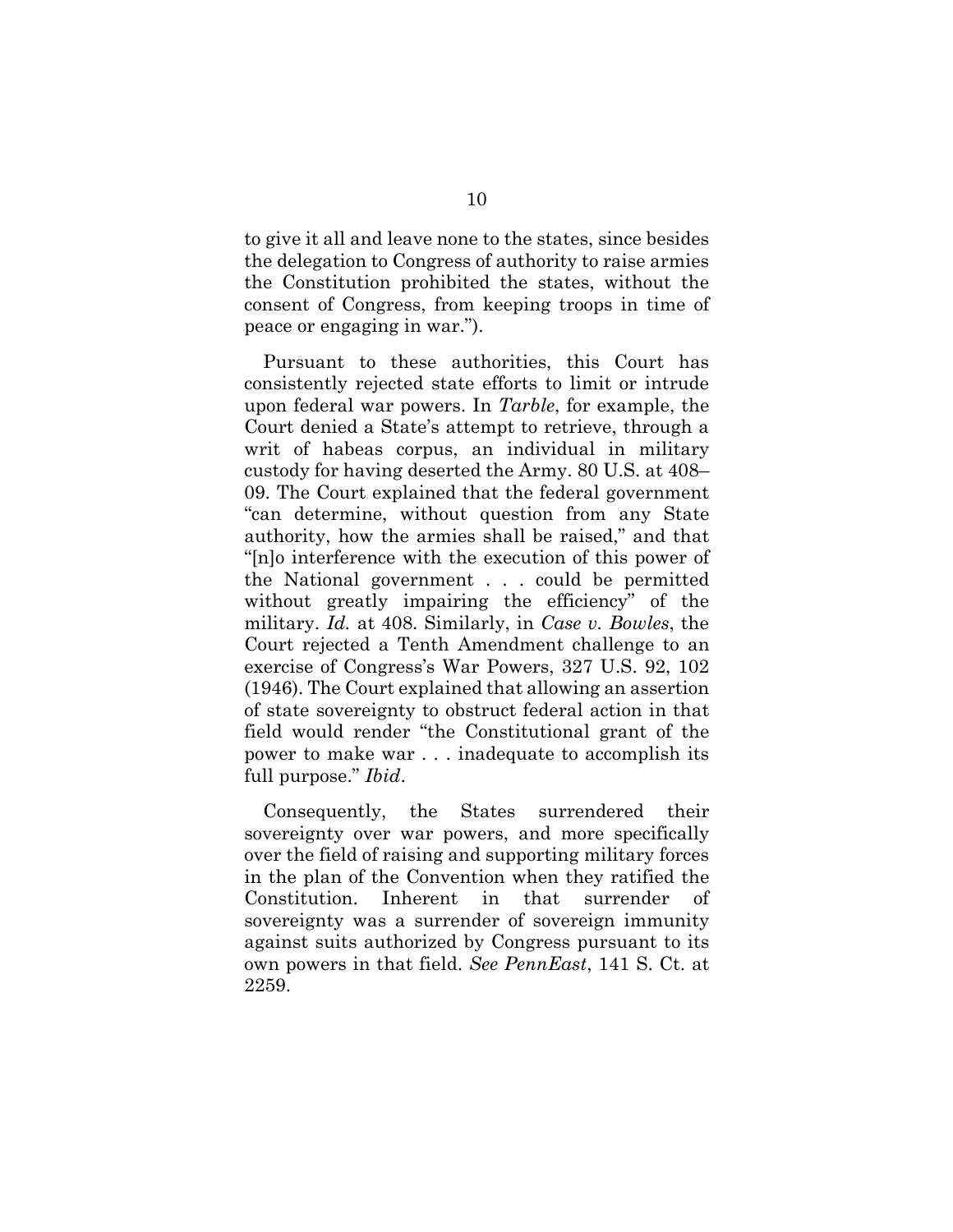<span id="page-20-0"></span>**2. Like Suits by Other States, Suits by the United States, and Suits Under the Federal Bankruptcy and Eminent-Domain Powers, Petitioner's Suit Authorized by the Federal War Powers "Falls Comfortably Within the Class of Suits to Which States Consented Under the Plan of the Convention."** 

<span id="page-20-3"></span>USERRA allows a service member or veteran to sue a state employer for monetary relief in state court to redress a violation of the statute's militaryemployment protections. 38 U.S.C. § 4323(b)(2). That provision constitutes a valid exercise of Congress's powers to raise and support Armies and provide and maintain a Navy. U.S. Const. Art. I, § 8, cls. 12–13. Those "'broad and sweeping'" powers permit measures to promote military recruitment. *Rumsfeld v. Forum for Academic & Inst'l Rights, Inc.* (FAIR), 547 U.S. 47, 58 (2006) (citation omitted). Indeed, recruitment is central to raising and supporting military forces; "the mind cannot conceive an army without the [personnel] to compose it." *Arver*, 245 U.S. at 377.

<span id="page-20-4"></span><span id="page-20-2"></span><span id="page-20-1"></span>Federal benefits to encourage military participation began as early as the Revolutionary War, when in 1780 Congress first offered service pensions to officers to prevent mass desertion. *See* William P. Quigley, The Earliest Years of Federal Social Welfare Legislation: Federal Poor Relief Prior to the Civil War, 79 U. Det. Mercy L. Rev. 157, 159 (2002) (citing 25 Journals of the Continental Congress, 1774–1789, at 581–82 (Gaillard Hunt, ed., 1922) and 18 Journals of the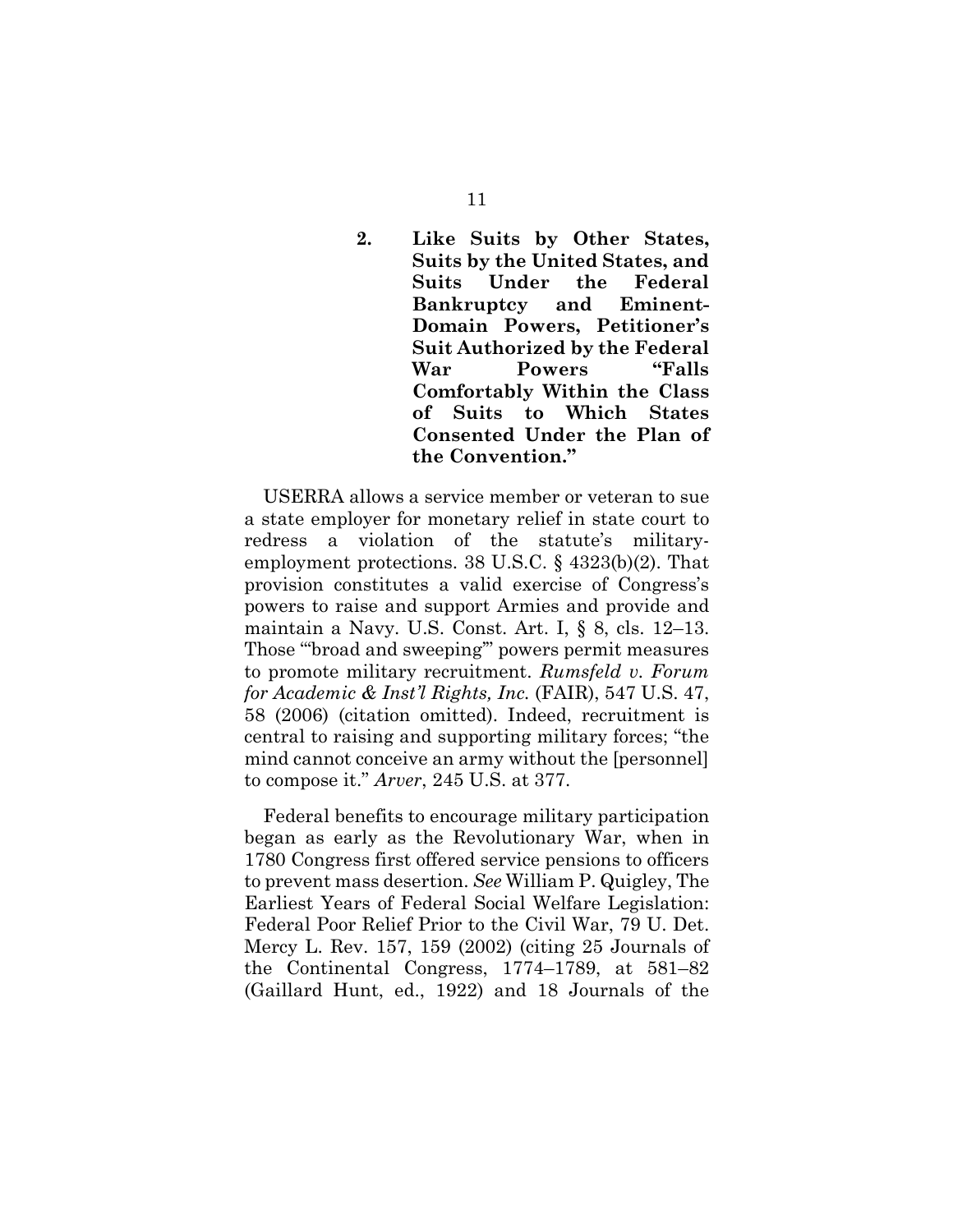Continental Congress, 1774–1789, at 957–58 (Gaillard Hunt, ed., 1910)). That tradition continues today. Benefits for servicemembers and veterans are an explicit and critical component of military recruiting. *See e.g.,* GoArmy.com/benefits.html ("You may be surprised by the range of benefits you'll receive in the Army. We offer . . . money for education, family services, and even career support after you serve."); http://myarmybenefits.us.army.mil/Benefit-Library/Federal-Benefits/Uniformed-Services-Employment-and-Reemployment-Rights-Act- (USERRA)?serv=125 (stating that USERRA "prohibits employers from discriminating against past and present members of the uniformed services").

<span id="page-21-2"></span>USERRA's creation of employment protections for service members and veterans—enforceable through suits for monetary relief against state and other employers—fits squarely within Congress's authority to raise and support Armies and provide and maintain a Navy. U.S. Const. Art. I, § 8, cls. 12–13. Recruitment and retention are among the explicit goals of USERRA, which explains that it is intended "to encourage noncareer service in the uniformed services by eliminating or minimizing the disadvantages to civilian careers and employment which can result from such service."  $38 \text{ U.S.C.}$  §  $4301(a)(1)$ . USERRA's reemployment rights in particular give assurance to reservists and veterans that, no matter who their employer is or what they choose as a civilian career, their service cannot be held against them or adversely affect their seniority, status and pay.

<span id="page-21-1"></span><span id="page-21-0"></span>The particular provision at issue here was expressly justified by the need to "maintain[] a strong national defense." H.R. REP. NO. 105-448 at 5 (1998). Courts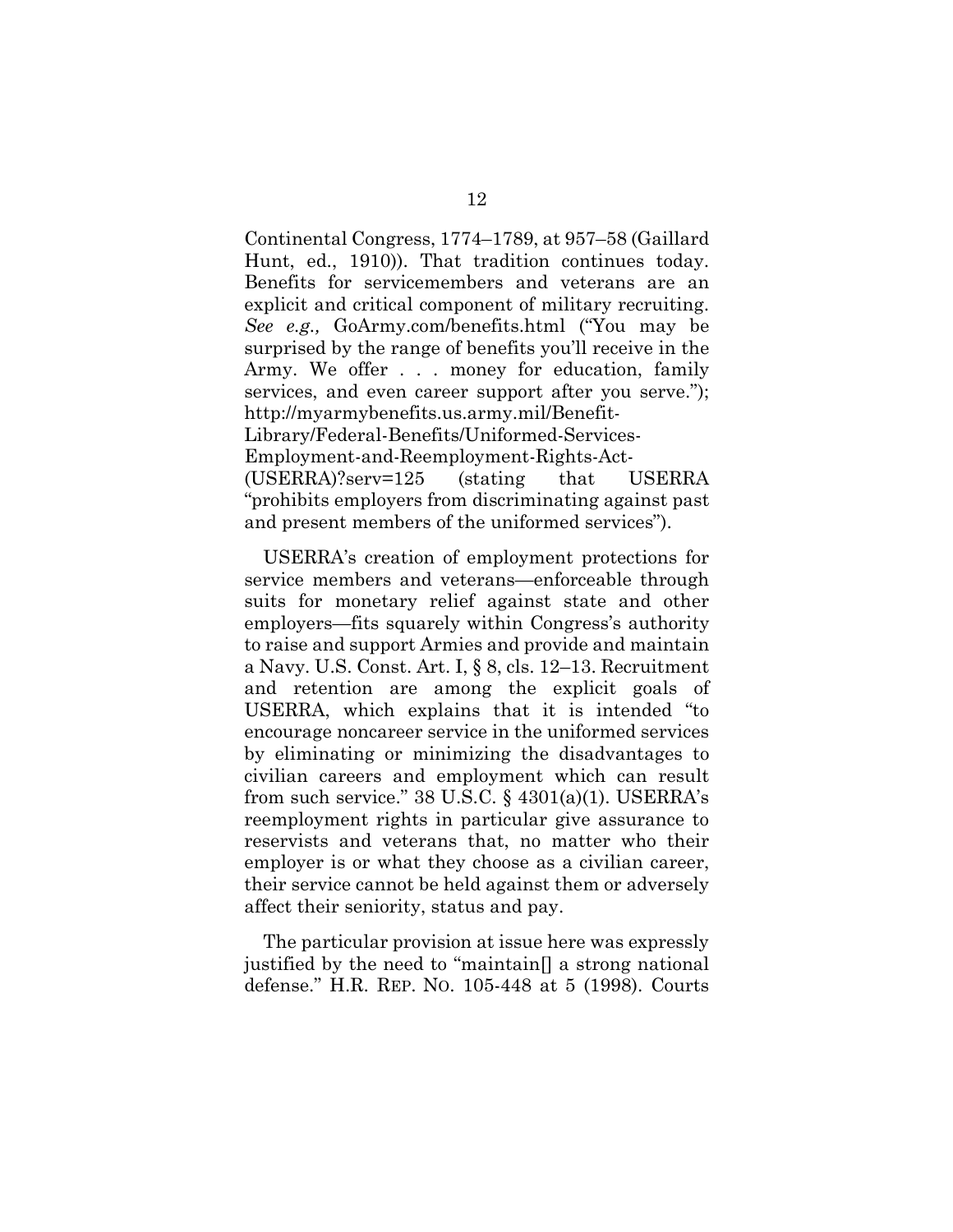<span id="page-22-6"></span><span id="page-22-5"></span><span id="page-22-4"></span>interpreting USERRA and its predecessors have consistently recognized that such statutes embody an exercise of Congress's "war powers." *See* 144 Cong. Rec. 4458 (1998) (statement of Rep. Evans) (noting that "the authority for laws involving veterans['] benefits is derived from the War Powers clause"). *Compare* 20 C.F.R. § 1002.2 (2016) (describing USERRA as "the latest in a series of laws protecting veterans' employment and reemployment rights going back to the Selective Training and Service Act of 1940" with its "immediate predecessor" being the Veterans' Reemployment Rights Act ("VRRA"), former 38 U.S.C. §§ 2021–27 (1988)), *with United States v. Nugent*, 346 U.S. 1, 9 (1953) (describing the Selective Service Act as "a valid exercise of the war power"); *Reopell v. Massachusetts*, 936 F.2d 12, 15–16 (1st Cir. 1991) (noting that Congress enacted the VRRA pursuant to its war powers); *Peel v. Fla. Dep't of Transp*., 600 F.2d 1070, 1072 (5th Cir. 1979) (same).

<span id="page-22-7"></span><span id="page-22-3"></span><span id="page-22-2"></span><span id="page-22-1"></span><span id="page-22-0"></span>Thus, USERRA is a valid exercise of Congress's War Powers, specifically Congress's power to "raise and support Armies" and "provide and maintain a Navy." U.S. Const. Art. I, § 8, cls. 12–13. As such, private damages suits against state employers based on violations of the USERRA falls comfortably within the class of suits to which States consented under the plan of the Convention." *PennEast*, 141 S. Ct. at 2259.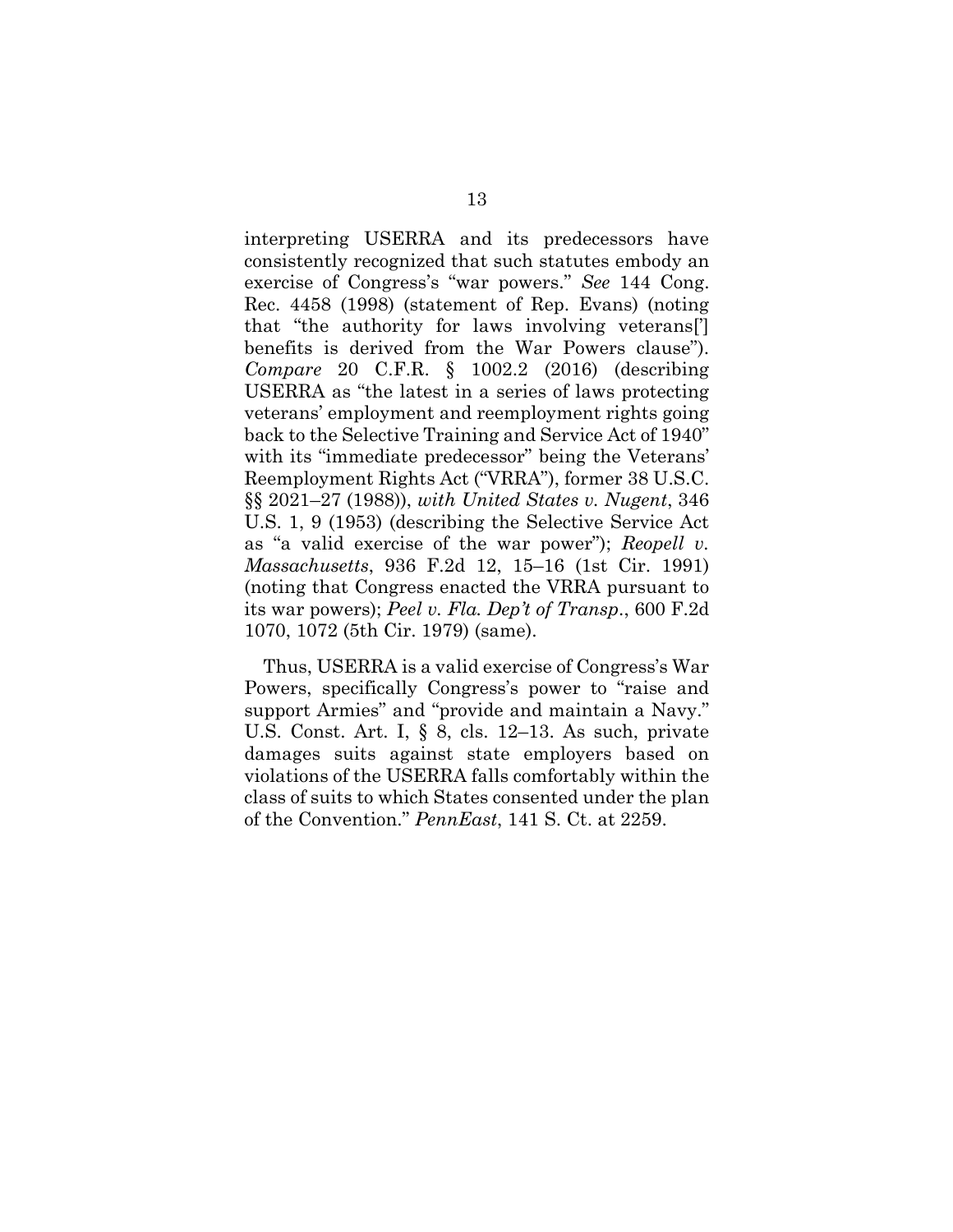### <span id="page-23-0"></span>**B. Affirming the Constitutionality of the USERRA Provision at Issue Is Consistent with This Court's Longstanding Deference to Congress When it Legislates Under its War Powers, and with the Court's Pro-Veteran Canon of Statutory Construction.**

<span id="page-23-4"></span><span id="page-23-3"></span>This Court has long recognized that "'judicial deference . . . is at its apogee' when Congress legislates under its authority to raise and support armies." *FAIR*, 547 U.S. at 58 (citation omitted). *See also King v. St. Vincent's Hosp.*, 502 U.S. 215, 220–21 n.9 (1991) ("[Statues] for benefits to members of the Armed Services are to be construed in the beneficiaries' favor"); *Boone*, 319 U.S. at 575 (The Soldiers' and Sailors' Civil Relief Act is always to be liberally construed to protect those who have been obliged to drop their own affairs to take up the burdens of the nation."); *see also Fishgold v. Sullivan Drydock & Repair Corp*., 328 U.S. 275, 285 (1946) (same regarding the Selective Service Act). Although not dispositive of the constitutional issue presented, this Court has also consistently construed statutes Congress passed pursuant to that authority in favor of veterans and the liberal provision of veteran benefits.

> <span id="page-23-2"></span><span id="page-23-1"></span>**1. This Court Has Adopted the Pro-Veteran Canon in Favor of Veterans Seeking Benefits Since at Least the World War II Era.**

The pro-veteran canon this Court formulated nearly 80 years ago reflects Congress's longstanding and deep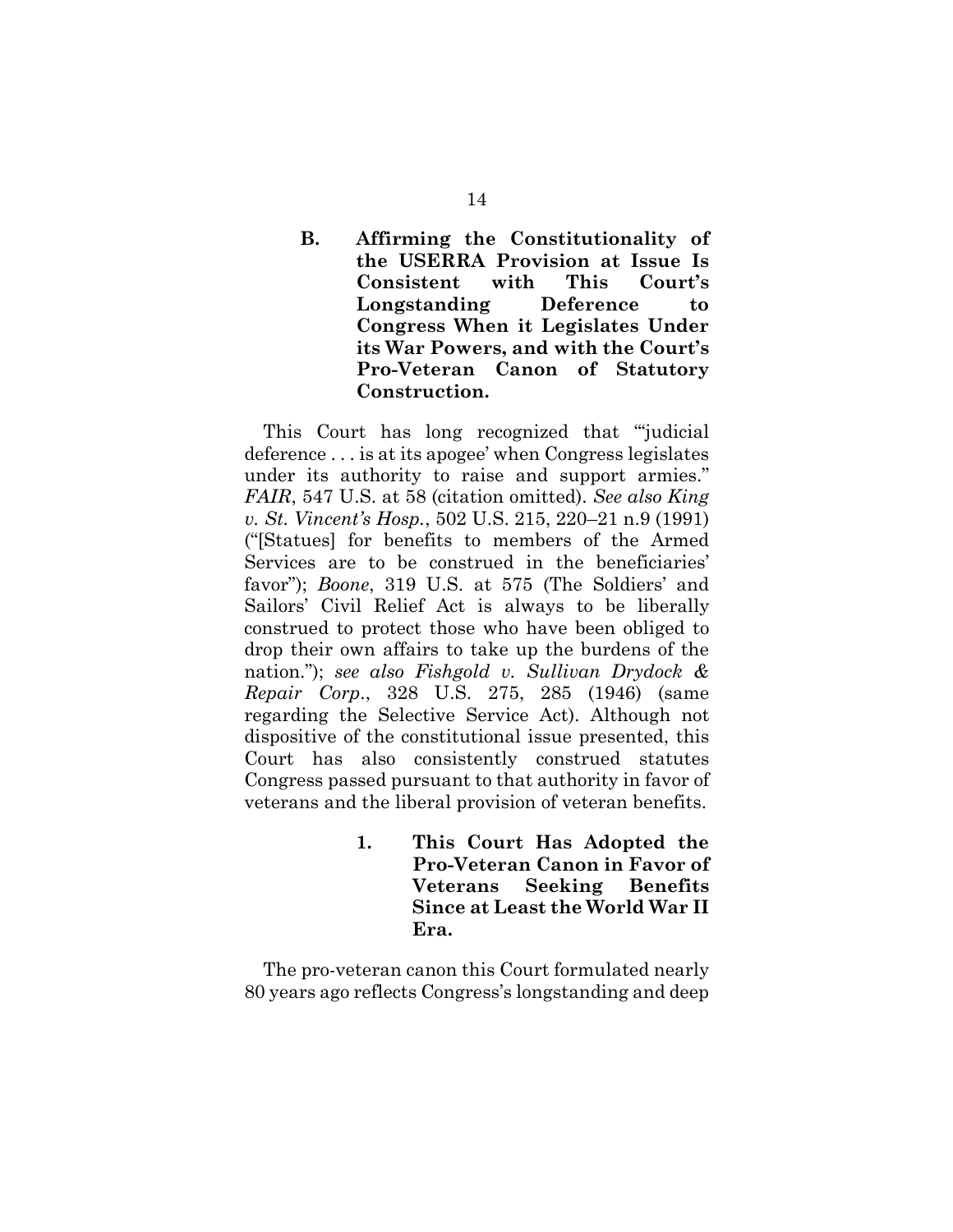<span id="page-24-3"></span>"solicitude" for veterans. *United States v. Oregon*, 366 U.S. 643, 647 (1961). As the United States deployed millions of people in the struggle against the Axis Powers, this Court first articulated a canon that statutory ambiguity in laws passed to provide veterans with benefits should always be resolved in favor of the veteran. In 1943, Justice Robert Jackson remarked that a federal law granting courts discretion to stay civil cases involving servicemembers must "always . . . be liberally construed to protect those who have been obliged to drop their own affairs to take up the burdens of the nation." *Boone*, 319 U.S. at 575. Shortly after World War II's conclusion, Justice William Douglas opined that laws granting benefits to veterans must "be liberally construed for the benefit of those who left private life to serve their country in its hour of great need." *Fishgold*, 328 U.S. at 285.

<span id="page-24-2"></span><span id="page-24-1"></span><span id="page-24-0"></span>The "pro-veteran canon" is thus described as an overarching principle that "interpretive doubt is to be resolved in the veteran's favor." *Brown v. Gardner*, 513 U.S. 115, 118 (1994). Justice Souter described this canon as putting a "thumb on the scale" in favor of veterans. *Shinseki v. Sanders*, 556 U.S. 396, 416 (2009) (Souter, J., dissenting). The late Justice Antonin Scalia went further, describing the proveteran canon as "more like a fist than a thumb, as it should be." Justice Scalia Headlines the Twelfth CAVC Judicial Conference, Veterans L.J. 1 (Summer 2013),

http://www.cavcbar.net/Summer%202013%20VLJ%2 0Web.pdf.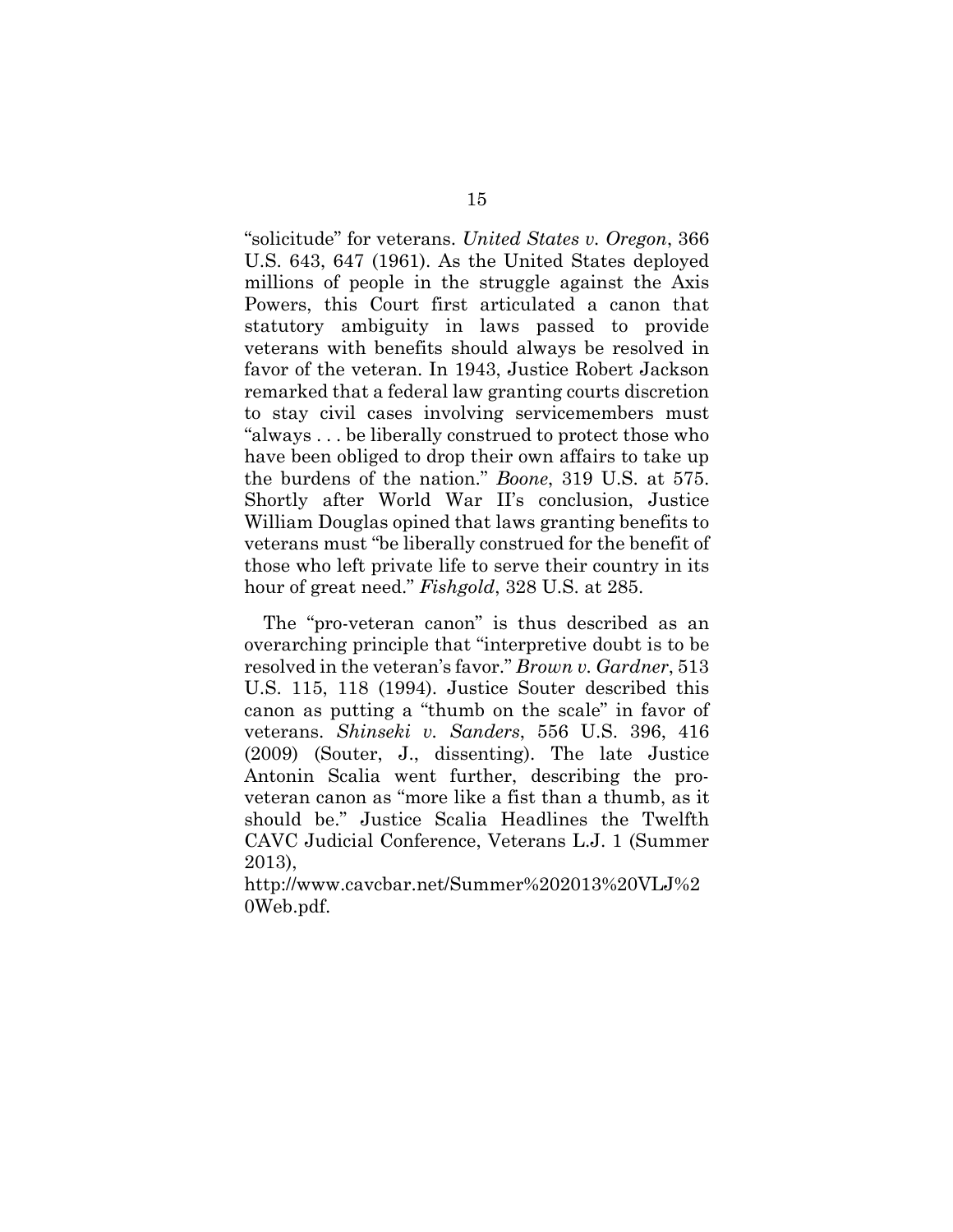### <span id="page-25-3"></span><span id="page-25-2"></span>**2. Courts Have Consistently Used the Pro-Veteran Canon to Benefit Veterans.**

<span id="page-25-0"></span>Courts have "long applied 'the canon that provisions for benefits to members of the Armed Services are to be construed in the beneficiaries' favor.'" *Henderson v. Shinseki*, 562 U.S. 428, 441 (2011) (quoting *King*, 502 U.S. at 220–21 n.9). A review of courts' application of the pro-veteran canon reveals a longstanding commitment to interpreting laws and regulations to benefit veterans.

To cite but a few examples, this Court has:

- Interpreted a provision of the USERRA's predecessor, the Veterans' Reemployment Rights Act, 38 U.S.C. § 2024(d), to impose no time constraints on when a servicemember retains a right to civilian employment after having to leave and serve in the military. This Court "ultimately read the provision in [the veteran's] favor under the canon that provisions for benefits to members of the Armed Services are to be construed in the beneficiaries' favor." *King*, 502 U.S. at 220 n.9.
- <span id="page-25-4"></span><span id="page-25-1"></span>• Held the Vietnam Era Veterans' Readjustment Assistance Act of 1974, 38 U.S.C. § 2021 *et seq.* (1980), required employers bound by a collective-bargaining agreement to count military service in calculating seniority in awarding supplemental unemployment benefits. *Coffy v. Republic Steel Corp.*, 447 U.S. 191, 205–06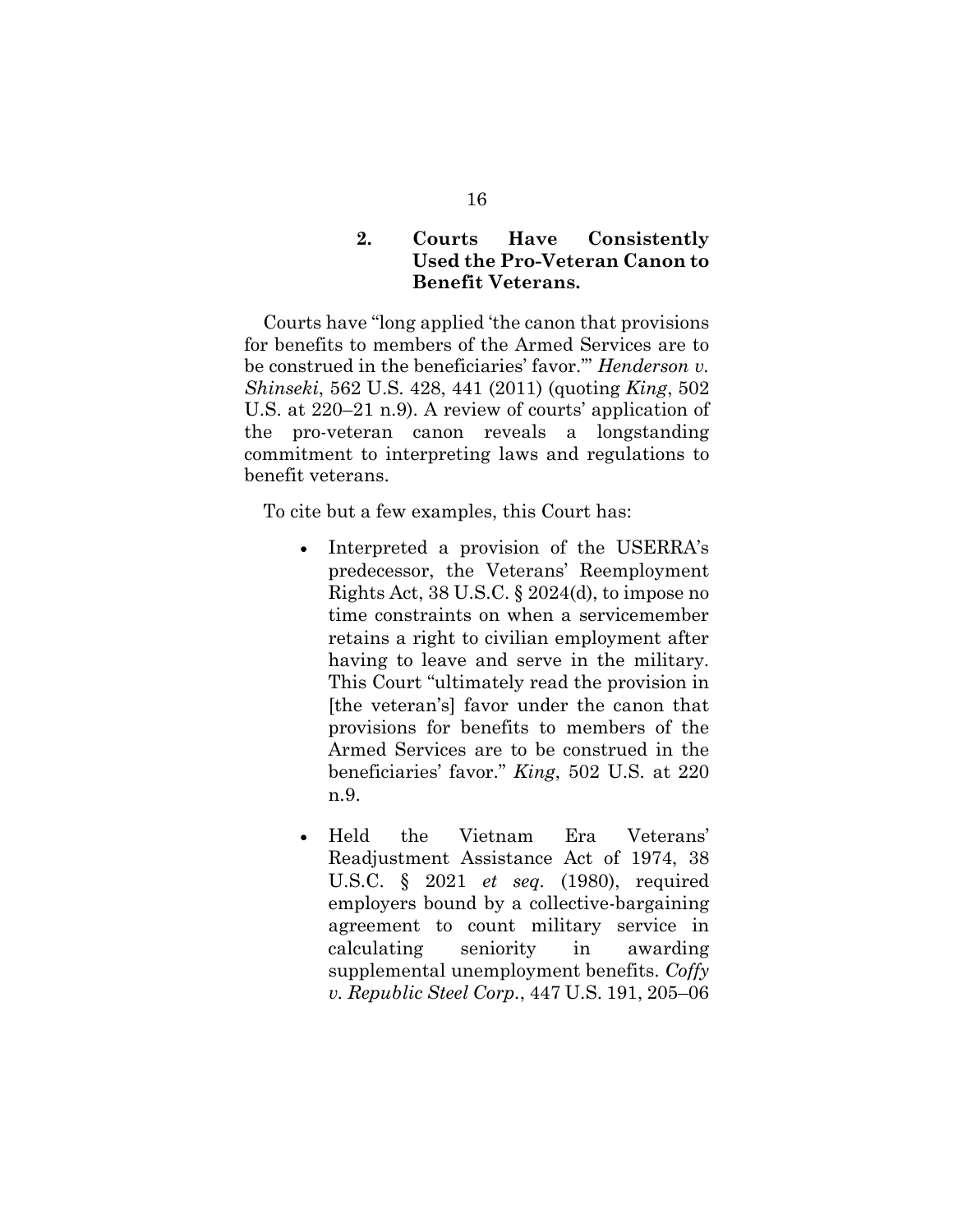(1980). The law "is to be liberally construed for the benefit of the returning veteran." *Id*. at 196.

- <span id="page-26-4"></span>• Held that the 120-day deadline to file an appeal with the Court of Appeals for Veterans Claims, 38 U.S.C. § 7266(a), is procedural, rather than jurisdictional, reasoning especially "in light of" the pro veteran canon, the 120-day deadline did not "carry the harsh consequences that accompany the jurisdiction tag." *Henderson*, 562 U.S. at 441.
- <span id="page-26-3"></span><span id="page-26-2"></span>• Rejected the Secretary of Veterans Affairs' argument that statutory silence should be construed to find veterans at fault for injuries they claim under 38 U.S.C. § 1151. This Court questioned whether interpreting the federal statute in the manner advocated by the Secretary "would be possible after applying the rule that interpretive doubt is to be resolved in the veteran's favor." *Gardner*, 513 U.S. at 117–18.
- <span id="page-26-5"></span><span id="page-26-1"></span><span id="page-26-0"></span>• Acknowledged that the Soldiers' and Sailors' Civil Relief Act of 1940, Pub. L. No. 76-861, 54 Stat. 1178, is "always to be liberally construed" to veterans' benefit but granted courts discretion to see that the Act's provisions "are not put to such unworthy use" by servicemembers deliberately shielding their obligations behind the law's protections. *Boone*, 319 U.S. at 575.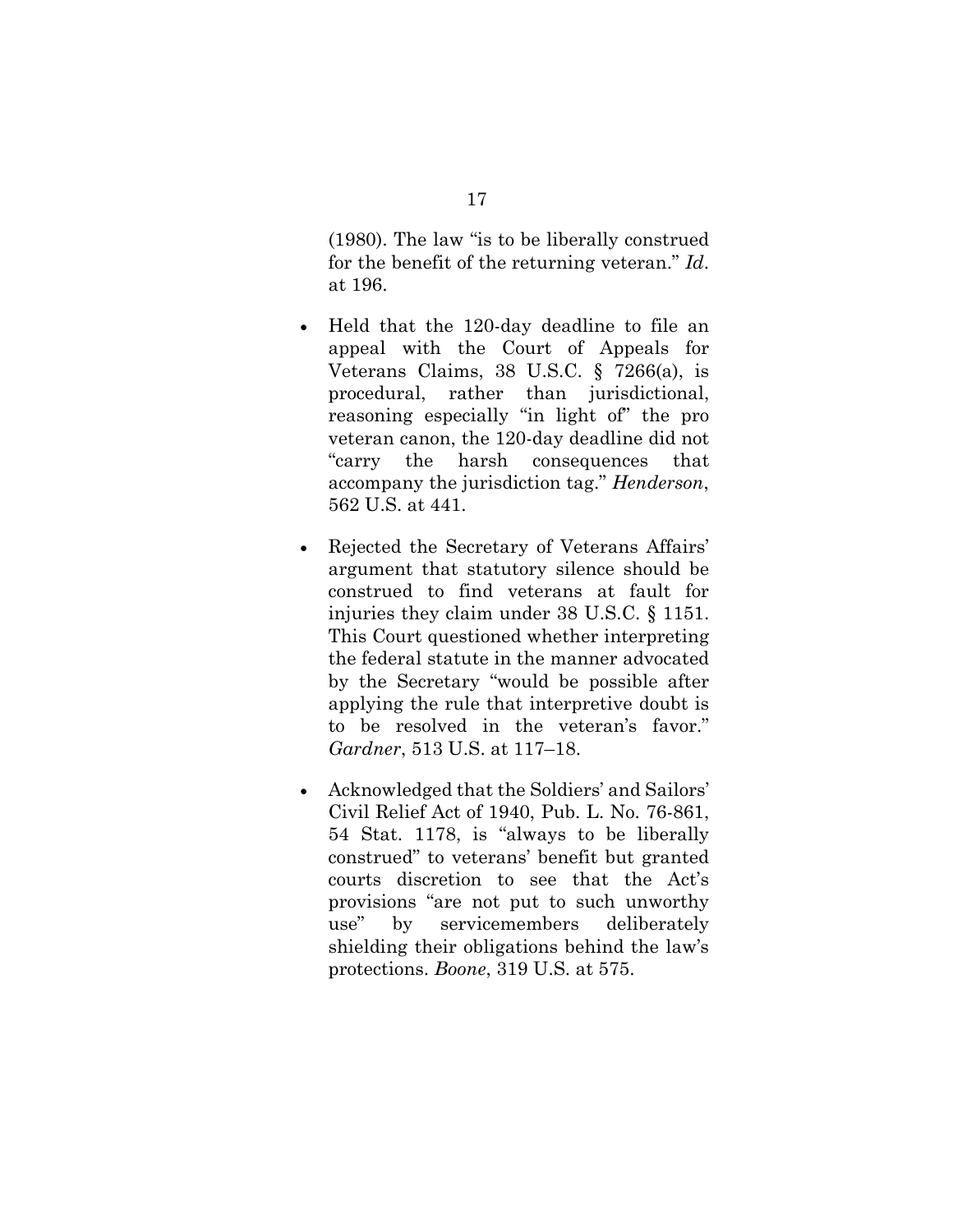- <span id="page-27-5"></span>• Acknowledged that the Selective Training and Service Act of 1940, 54 Stat. 885, a predecessor to USERRA, "is to be liberally construed for the benefit of those who left private life to serve their country in its hour of great need." *Fishgold*, 328 U.S. at 285.
- <span id="page-27-6"></span><span id="page-27-4"></span><span id="page-27-3"></span><span id="page-27-2"></span>• Interpreted a provision of USERRA's predecessor, the Military Selective Service Act of 1948, 62 Stat. 604, to require provision of employment benefits to veterans that would have accrued with reasonable certainty had the veteran been employed by the employer during their period of service. *Ala. Power Co. v. Davis*, 431 U.S. 581, 589 (1977) (pension benefits); *see also Tilton v. Mo. Pac. R. Co*., 376 U.S. 169 (1964) (seniority); *Accardi v. Pa. R. Co.*, 383 U.S. 225 (1966) (severance pay).

<span id="page-27-1"></span>The text of the Article I War Powers and the history of their framing provide a more than adequate basis to find that the States surrendered their sovereign immunity to suits brought under the USERRA in the plan of the Convention. But if there is any doubt in this case of first impression, *Amici* submit that the Court should put "the thumb," or indeed "a fist" on the interpretive scale in favor of veterans and affirm Congress's authority to provide for their welfare.

### <span id="page-27-0"></span>**C. USERRA Is an Important Part of the Full Range of Benefits Congress Has Provided to Service Members.**

As discussed in Section A.2 *supra*, providing benefits to veterans is a critical recruitment and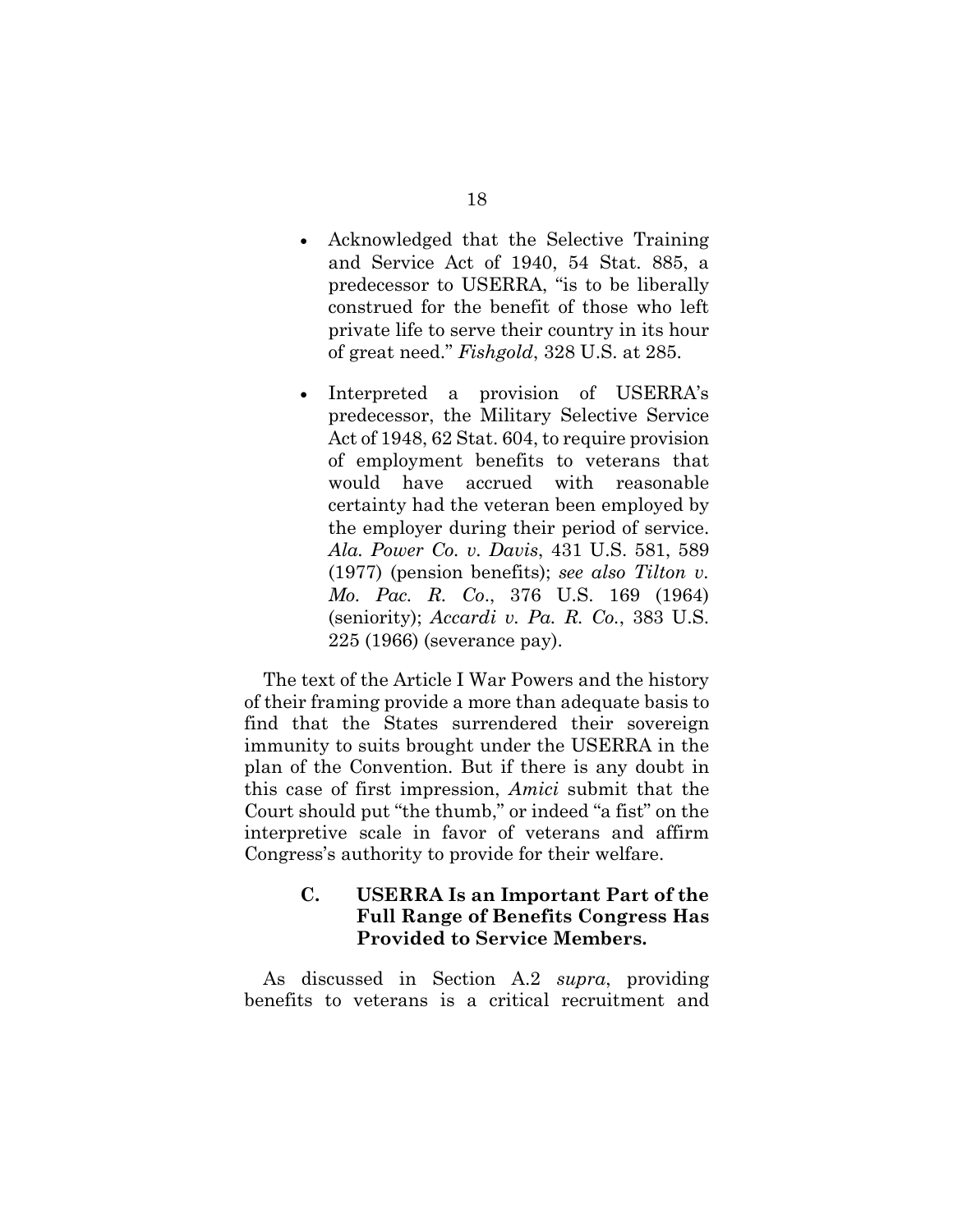<span id="page-28-3"></span>retention tool. But perhaps more importantly, providing benefits to veterans is an overriding national moral obligation. "A veteran, after all, has performed an especially important service for the Nation, often at the risk of his or her own life." *Shinseki*, 556 U.S. at 412. Indeed, this policy of recognizing service is reflected in the entire veterans benefit system, which provides an important social safety net and "is imbued with special beneficence from a grateful sovereign." *Barrett*, 363 F.3d at 1320.

### <span id="page-28-1"></span><span id="page-28-0"></span>**1. Providing Generous Benefits to Veterans Is This Country's Moral Obligation and Provides a Critical Social Safety Net.**

What we owe to service members and veterans has at least two theoretical underpinnings: (1) a special obligation to provide for those who risk their lives for our common defense; and (2) a social safety net based on a kind of federal employment.

<span id="page-28-4"></span><span id="page-28-2"></span>First, we provide benefits out of a shared belief "that we owe a debt of gratitude to those who served our country, . . . that those who served their country are entitled to special benefits from a grateful nation." *Procopio v. Wilkie*, 913 F.3d 1371, 1387 (Fed. Cir. 2019) (citing 137 Cong. Rec. E1486-01, 137 Cong. Rec. E1486-01, E1486, 1991 WL 65877, \*1 ("We owe it to our Vietnam veterans to enact badly needed legislation such as this so that they are given a full and proper 'thank you.'")). President Lincoln's second inaugural address summarized it so well that it became the motto for the Department of Veterans Affairs: the nation should "care for him who shall have borne the battle and for his widow, and his orphan."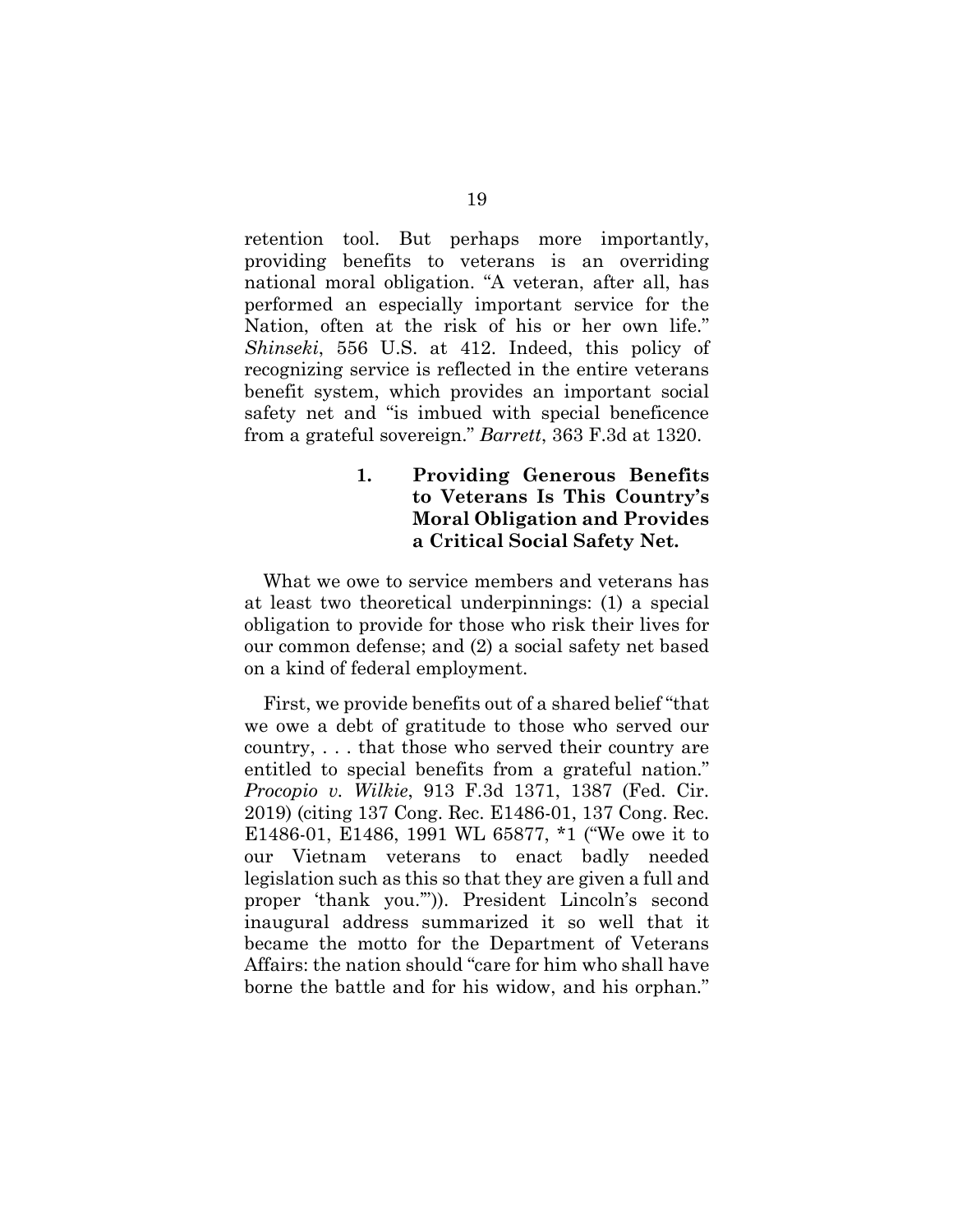*See* President Abraham Lincoln, Second Inaugural Address (Mar. 4, 1865), in Abraham Lincoln, Selected Speeches and Writings 449, 450 (First Vintage Books, The Library of America ed. 1992)*;* Dep't of Veterans Affairs, *The Origin of the VA Motto*, http://www.va.gov/opa/publications/celebrate/vamotto .pdf. *See also* the Honoring All Veterans Act, H.R. 2806, S. 1313 (117th Cong.) (to amend the VA's mission statement to be gender neutral).

<span id="page-29-0"></span>Second, military and veterans' benefits reflect important economic and social policies and serve as a social safety net. The military provides health care and retirement pensions, and the VA provides a wide variety of health care and other benefits to poor wartime veterans who are either completely disabled or over 65 years old. Assistance with reintegration to civilian society, of which USERRA is a part, is a critical component of that economic and social policy. For example, the original GI Bill, passed just two weeks after the Allied invasion of Normandy in 1944, offered federal aid to help veterans buy homes, obtain jobs, and pursue an education, all with the goal of helping returning veterans to re-adjust to civilian life. Although the original GI bill expired in 1956, the Vietnam War necessitated a revival of the program, and the "Montgomery GI Bill" of 1984 established a permanent benefits program for veterans returning from active duty. As a hallmark of our nation's enduring obligation to veterans, the GI Bill was unanimously amended in 2017, making it easier for servicemembers and veterans to qualify for benefits, and eliminating the timeline for a veteran to use their benefits, ensuring they never expire.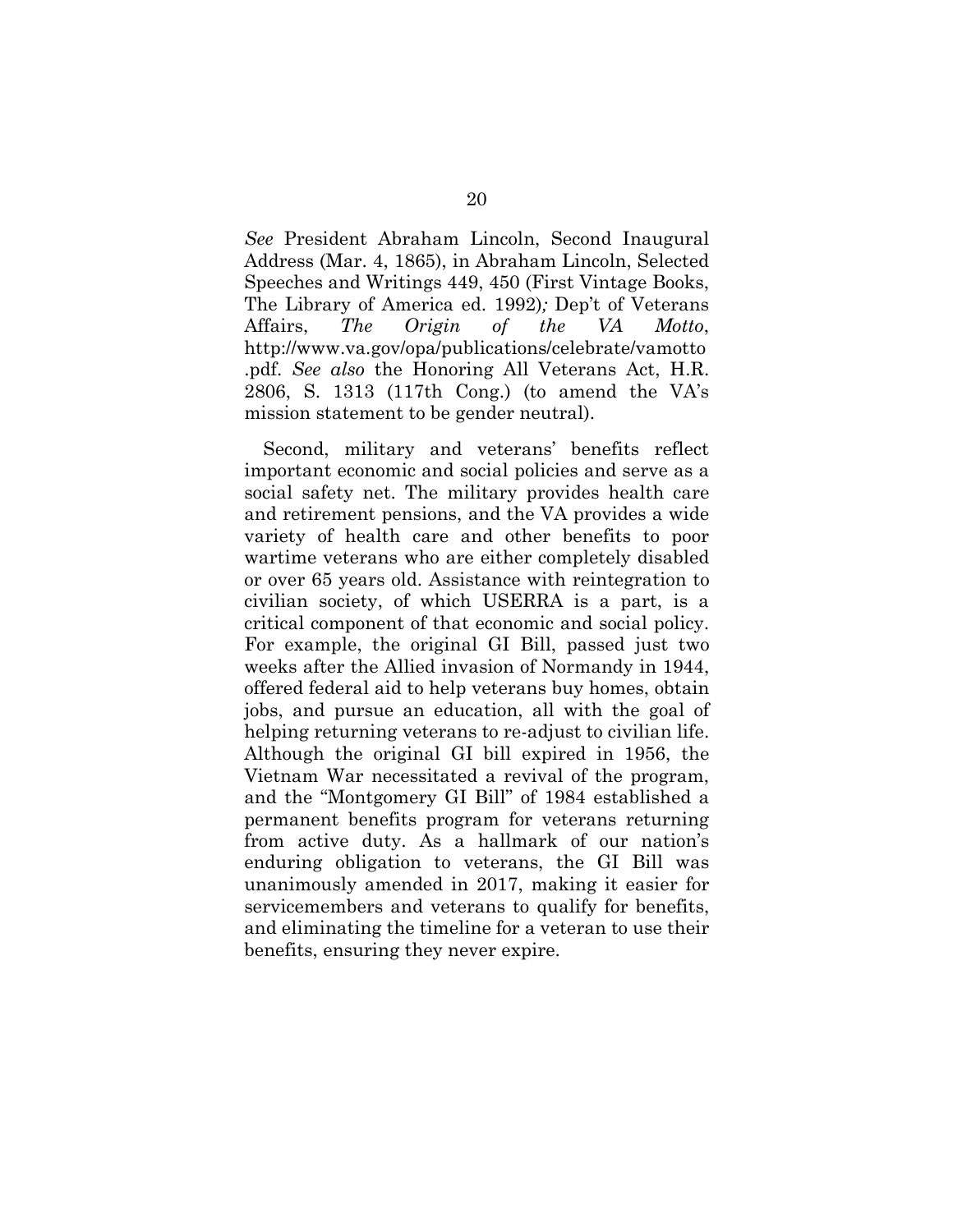<span id="page-30-5"></span>The solicitude of Congress for veterans in their postservice careers includes a wide range of vocational rehabilitation and training benefits. These include, for example: federal hiring preferences, 5 U.S.C. § 1302(b); preferences for veteran-owned small businesses in government contracting, 15 U.S.C.  $§ 636(d)(1);$  and veterans' employment and training services, 38 U.S.C. § 4102 (Veterans Employment and Training Service (VETS)); *see also* 38 U.S.C. § 3100 *et seq.* (Veterans Readiness and Employment Program ("VR&E" or "Chapter 31")); *and* 10 U.S.C. §§ 1143–44 (Employment Assistance), and employment protections, 38 U.S.C. § 4301 *et seq.* (USERRA), discussed in Section C.2 *infra*.

> <span id="page-30-4"></span><span id="page-30-3"></span><span id="page-30-2"></span><span id="page-30-1"></span><span id="page-30-0"></span>**2. USERRA's Reemployment Protections Are an Important Element of Congress's Effort to Ease Veterans' Transition to Civilian Life.**

<span id="page-30-6"></span>Recognizing that veterans and reserve service members often face disadvantages in their return to civilian employment, Congress passed USERRA "to minimize the disruption to the lives of persons performing service in the uniformed services . . . by providing for the prompt reemployment of such persons upon their completion of such service; and . . . to prohibit discrimination against persons because of their service in the uniformed services." *See* 38 U.S.C.  $\S$  4301(a)(2)–(3). The statute establishes a broad array of protections for veterans and reserve service members, including the right to take military leave, the right to be reemployed upon return from service, and the right to be free from discrimination based on military service. 39 U.S.C. §§ 4311–13; 4316.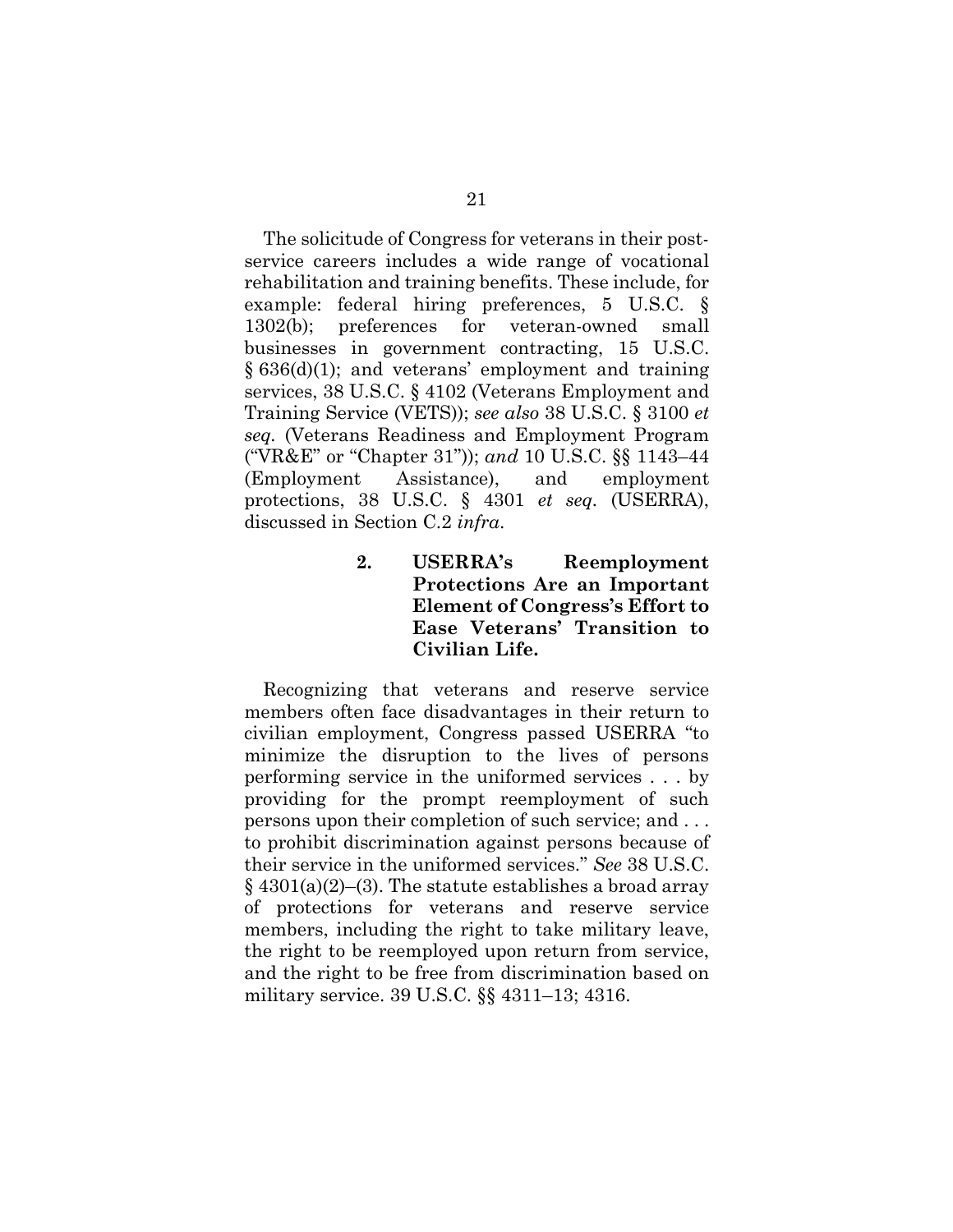The statute also provides specific protections to veterans who suffer disabilities in their military service. Among these are a requirement that employers make reasonable efforts to accommodate veterans' disabilities and rehire them in the position they would have held absent their military service, or in a position of equivalent "seniority, status, and pay." 38 U.S.C. § 4313(a)(3); *see* 20 C.F.R. § 1002.225. Veterans and reservists who believe they have been discriminated against by a state employer may commence a civil action for damages and equitable relief in a state court of competent jurisdiction. 38 U.S.C. § 4323(b)(2).

<span id="page-31-4"></span><span id="page-31-3"></span><span id="page-31-2"></span><span id="page-31-1"></span>USERRA arose out of the Selective Training and Service Act of 1940 ("STSA"), which provided servicemembers with reemployment rights upon their return to civilian life. Originally, STSA applied only to those who left their employment involuntarily as a consequence of being drafted into military service.[7](#page-31-6) In 1941, Congress passed the Service Extension Act which expanded the reemployment rights to those who voluntarily enlisted.[8](#page-31-7) During the Vietnam War, Congress amended and renamed the STSA the Veterans' Reemployment Rights Act (VRRA), allowing servicemembers to request an unpaid leave of absence from an employer and be guaranteed the same position when they returned.[9](#page-31-8) As the draft came to an

<span id="page-31-6"></span><sup>7</sup> *See* Daniel J. Bugbee, *Employers Beware: Violating USERRA Through Improper Pre-Employment Inquiries*, 12 CHAP. L. REV. 279, 281 (2008).

<span id="page-31-7"></span><sup>8</sup> *See* Service Extension Act of 1941, ch. 362, Pub. L. No. 77-213, § 7, 55 Stat. 626, 627 (repealed 1956).

<span id="page-31-8"></span><span id="page-31-5"></span><span id="page-31-0"></span><sup>9</sup> *See* Bugbee, *supra* at 281–82; 38 U.S.C. § 2404(d) (1988), *repealed by* USERRA, Pub. L. No. 103-353, 108 Stat. 3149 (1994).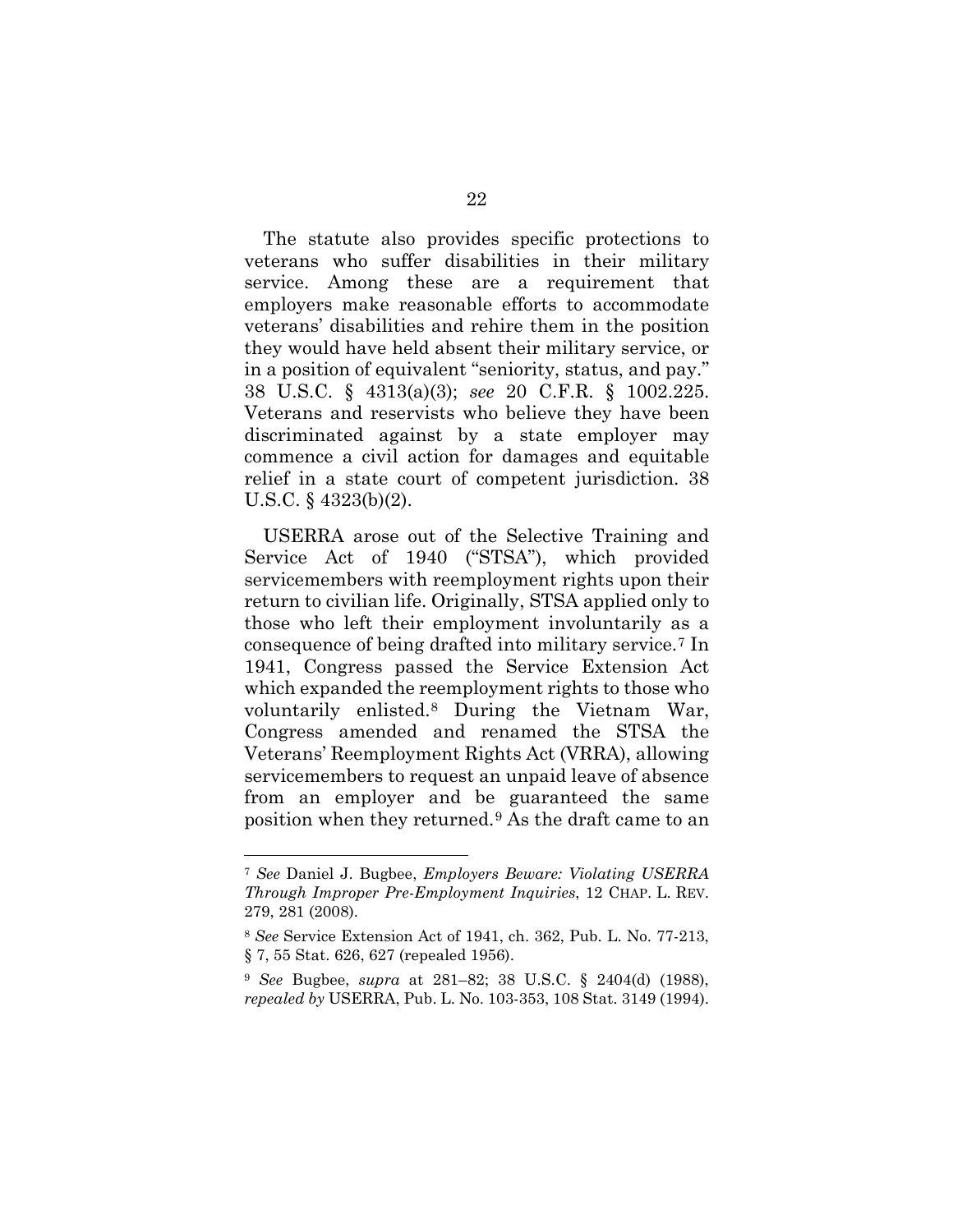end in the post-Vietnam era, and the military relied entirely on voluntary enlistment, Congress found it necessary to expand employment protections through USERRA.[10](#page-32-3)

### <span id="page-32-0"></span>**D. USERRA's Private Right of Action Against State Employers Protects Hundreds of Thousands of Veterans from Discrimination.**

The invalidation of USERRA's private cause of action against state employers leaves hundreds of thousands of Americans, like petitioner Le Roy Torres, vulnerable to discrimination based on their military service and disabilities they incurred defending our nation.

> <span id="page-32-1"></span>**1. An Increasing Number of Veterans Return Home with Service-Connected Disabilities, Exposing Them to Employment Discrimination.**

USERRA's right to disability accommodations is a critical part of its employment protections because a large and increasing number of veterans experience disabling conditions. More than a quarter of all veterans have a service-connected disability, $11$  and the number of disabled veterans has more than doubled in

<span id="page-32-3"></span><span id="page-32-2"></span><sup>10</sup> Lisa Limb, *Shots Fired: Digging the Uniformed Services Employment and Reemployment Rights Act Out of the Trenches of Arbitration*, 117 MICH. L. REV. 761, 765 (2019).

<span id="page-32-4"></span><sup>11</sup> *Employment Situation of Veterans*, *supra* at 1.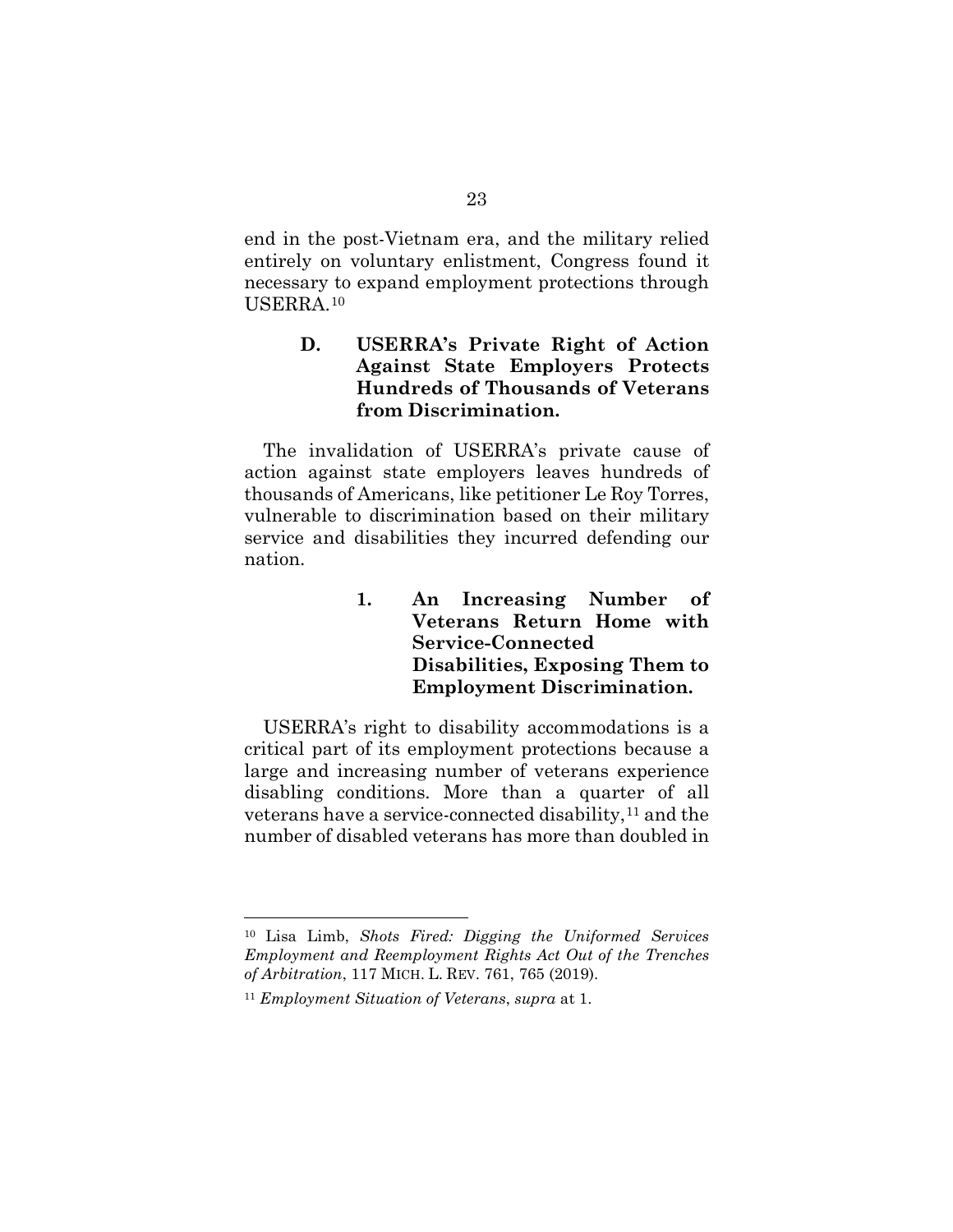the Gulf War era.[12](#page-33-0) Roughly 40 percent of post-9/11 veterans have a service-connected disability, compared to 26 percent of all veterans.[13](#page-33-1) Post-9/11 veterans are also more likely to have more severe forms of disability, with 40 percent of disabled post-9/11 veterans receiving a disability rating of 70 or higher from the VA.[14](#page-33-2) Veterans with high disability ratings are also more likely to suffer from unemployment.[15](#page-33-3) For post-9/11 veterans, those with a disability rating of less than 30 percent faced a 5.8 percent unemployment rate in August 2020, while those with a disability rating of 60 percent or higher, faced a more than double unemployment rate of 11.8 percent.[16](#page-33-4) By enacting USERRA, Congress expressly saw a need to protect returning servicemembers from discrimination based on the injuries we can and cannot see.

According to the VA, between a quarter and a third of veterans may experience Post-Traumatic Stress Disorder ("PTSD"). A study examining Vietnam-era veterans estimated that nearly one-third of men and one-quarter of women who served in Vietnam would

<span id="page-33-0"></span><sup>12</sup> Nat'l Ctr. for Veterans Analysis & Stat., U.S. Dep't of Veterans Affs., *Statistical Trends: Veterans with a Service-Connected Disability, 1990 to 2018*, at 4–7 (2019), https://www.va.gov/vetdata/docs/QuickFacts/SCD\_trends\_FINA L\_2018.PDF.

<sup>13</sup> *Employment Situation of Veterans*, *supra* at 1.

<span id="page-33-2"></span><span id="page-33-1"></span><sup>14</sup> U.S. Census Bureau, *Those Who Served: America's Veterans From World War II to the War on Terror*, at 8–10 (2020), https://www.census.gov/content/dam/Census/library/publications /2020/demo/acs-43.pdf.

<span id="page-33-3"></span><sup>15</sup> *Employment Situation of Veterans*, *supra* at 4.

<span id="page-33-4"></span><sup>16</sup> *Id.*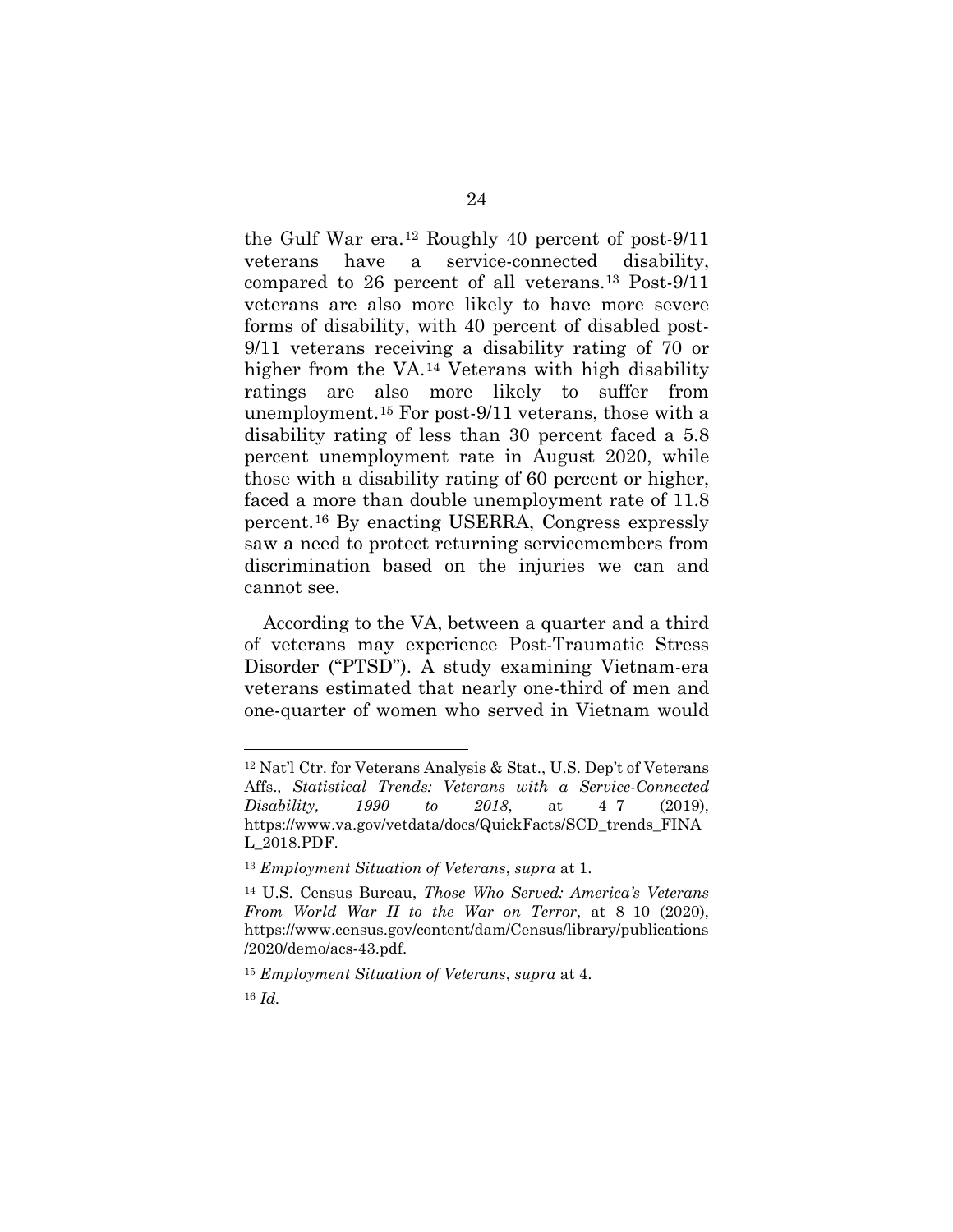experience PTSD in their lifetimes, even though only about 15 percent had been diagnosed with PTSD at the time of the study.[17](#page-34-1) Early studies of veterans of Operation Enduring Freedom and Operation Iraqi Freedom reveal similar rates of PTSD diagnosis.[18](#page-34-2)

PTSD is a signature wound of modern warfare, but it is far from the only risk factor for service members and veterans of the post-9/11 era. Traumatic brain injury ("TBI") from improvised explosive devices ("IED") may affect hundreds of thousands of veterans deployed to Afghanistan and Iraq.[19](#page-34-3) Exacerbating risk factors for current service members are that they are more likely to be deployed multiple times and receive longer deployments than service members in past eras, which increases acute stress responses, depression, and other behavioral health conditions.[20](#page-34-4)

<span id="page-34-1"></span><sup>17</sup> Jaimie L. Gradus, *Epidemiology of PTSD*, https://www.ptsd.va.gov/professional/treat/essentials/epidemiolo gy.asp (citing The National Vietnam Veterans Readjustment Study, conducted between November 1986 and February 1988). Although the prevalence of currently diagnosed PTSD was lower in women (26 percent), fewer than 8,000 female troops served in Vietnam.

<span id="page-34-2"></span><sup>18</sup> Gradus, *supra*, citing a RAND study conducted in 2008–2009 of post-9/11 veterans.

<span id="page-34-3"></span><span id="page-34-0"></span><sup>19</sup> RAND Corporation, *Invisible Wounds of War: Psychological and Cognitive Injuries, Their Consequences, and Services to Assist Recovery* (Terri Tanielian & Lisa H Jaycox, ed. 2008), at 4 ("potentially hundreds of thousands more (at least 30 percent of troops engaged in active combat in Afghanistan and Iraq for four months or more) may have suffered a mild TBI as a result of IED blast waves (Glasser, 2007; Hoge et al., 2007; Hoge et al., 2008).").

<span id="page-34-4"></span><sup>20</sup> RAND Corporation, *supra* at 58, 79–80 at tables 3.21 and 3.22.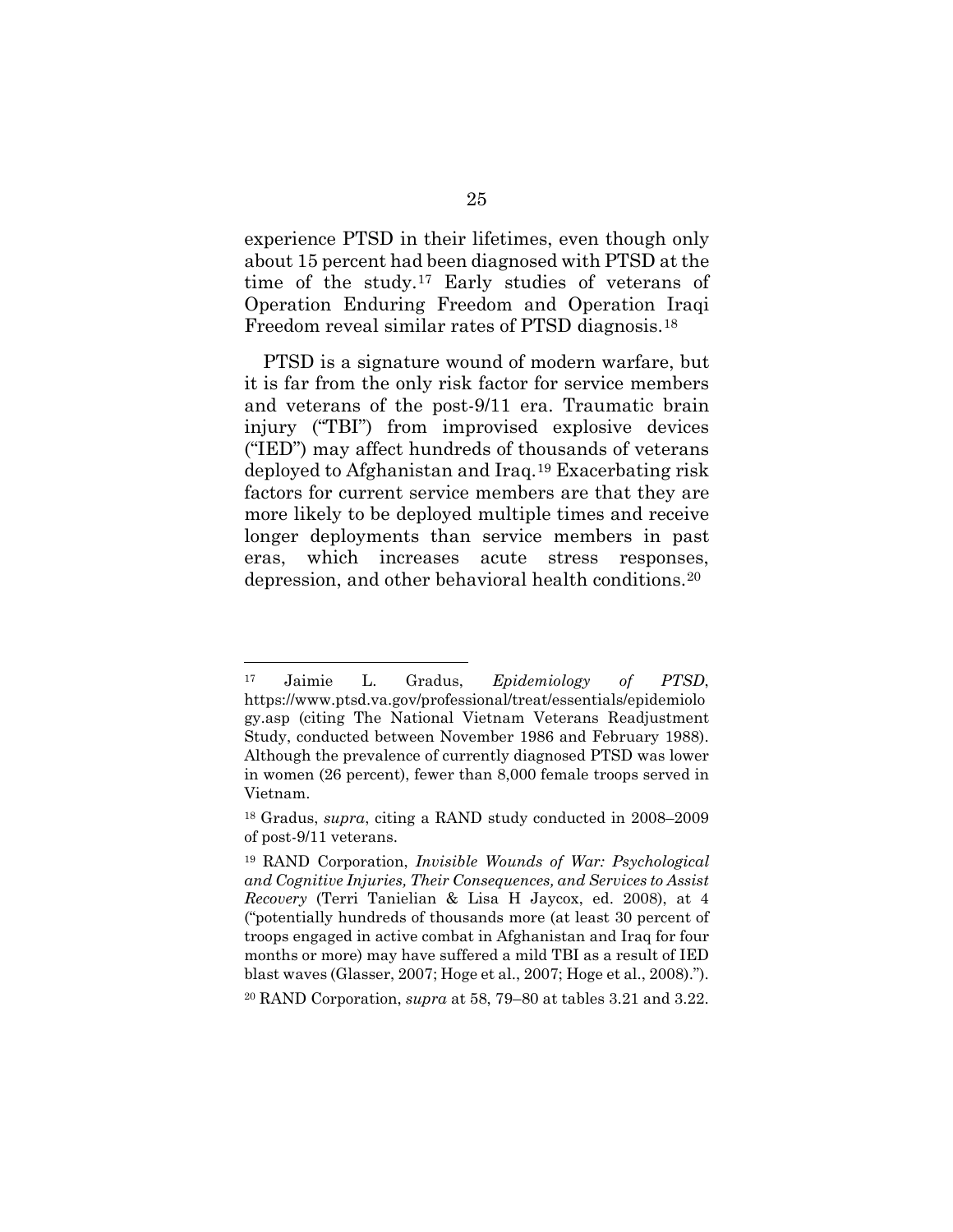Nearly 30 percent of reservists have a mental health condition that requires treatment.[21](#page-35-1) Depression is also common; according to a 2020 survey by Iraq and Afghanistan Veterans of America ("IAVA") of its members, 44 percent of their members report experiencing suicidal ideation since joining the military.[22](#page-35-2) Every day, 17 veterans die by suicide, representing nearly 14 percent of all suicides among U.S. adults.[23](#page-35-3)

In addition to the high incidence of mental health conditions among veterans, many also incur physical disabilities from common military practices. For example, during the Vietnam War, the U.S. military regularly used Agent Orange and other commercial and tactical exfoliants, including Agent White and Agent Blue, to clear vegetation for military operations, exposing millions of veterans to carcinogens.[24](#page-35-4) In the

<span id="page-35-1"></span><span id="page-35-0"></span><sup>21</sup> Ronald Kessler, Steven Heeringa, Murray Stein, et al., *Thirty-Day Prevalence of DSM-IV Mental Disorders Among Nondeployed Soldiers in the US Army*, 71 JAMA PSYCHIATRY 504 (2014), https://jamanetwork.com/journals/jamapsychiatry/fullarticle/183 5338.

<span id="page-35-2"></span><sup>22</sup> IAVA, *IAVA 10th Annual Member Survey*, https://iava.org/survey2020/ (last accessed Feb. 4, 2022).

<span id="page-35-3"></span><sup>23</sup> Dep't of Veterans Affairs, *2021 National Veteran Suicide Prevention Annual Report* (Sept. 2021), https://www.mentalhealth.va.gov/docs/data-sheets/2021/2021- National-Veteran-Suicide-Prevention-Annual-Report-FINAL-9- 8-21.pdf.

<span id="page-35-4"></span><sup>24</sup> Dep't of Veterans Affairs, *Agent Orange exposure and VA disability compensation*,

https://www.va.gov/disability/eligibility/hazardous-materialsexposure/agent-orange/ (last accessed Feb. 4, 2022). *See also*  Institute of Medicine (US) Committee on Blue Water Navy Vietnam Veterans and Agent Orange Exposure, *Blue Water Navy*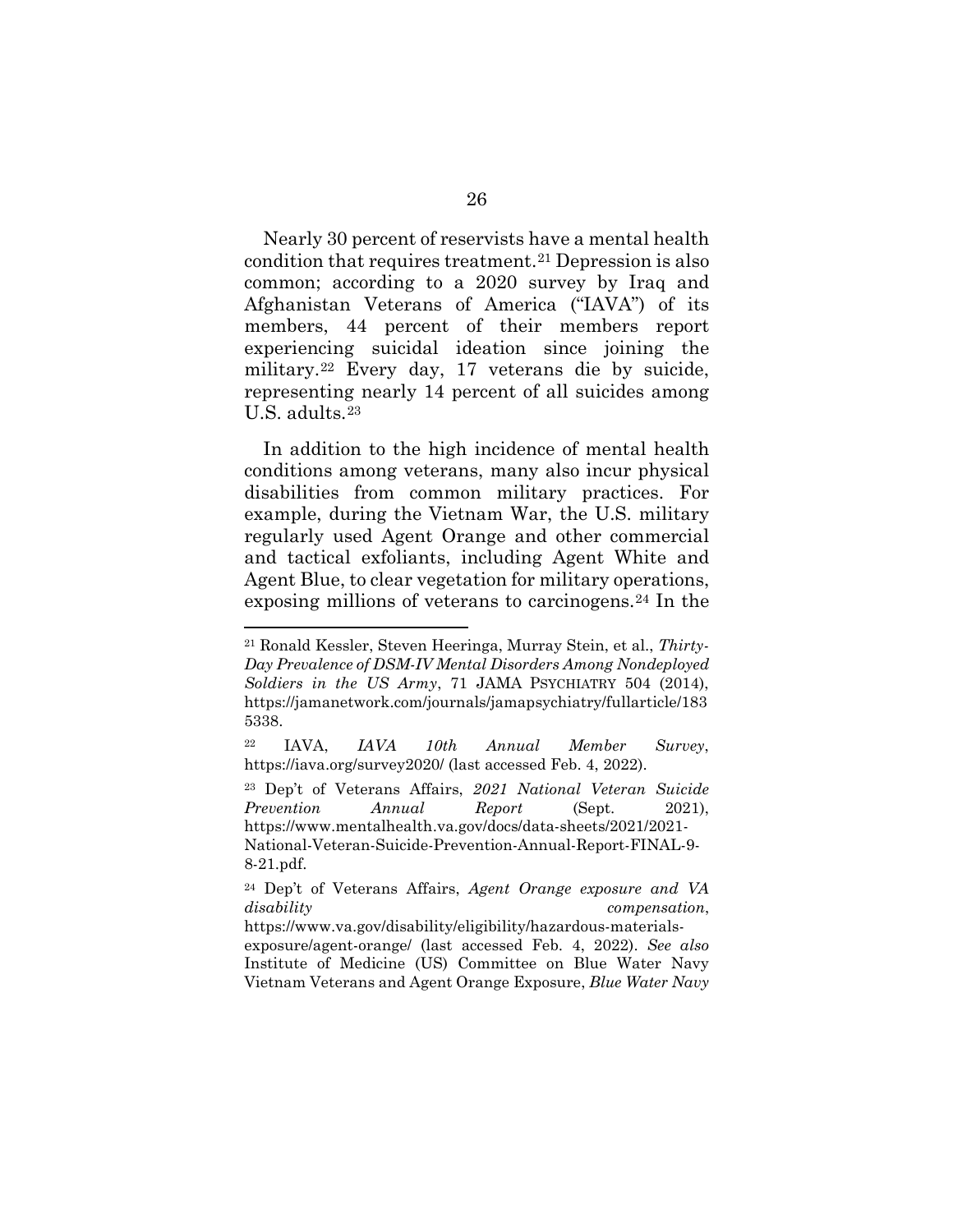more recent Gulf Wars, burn pits were common military installations in Iraq and Afghanistan. Burn pits are open-air combustions of trash, which on military bases can include everything from medical waste to ammunition, that are used when there is "no feasible alternative" for waste disposal.[25](#page-36-0) The smoke and fumes from the burn pits contain toxic chemicals and harmful particulate matter. An estimated 3.5 million servicemembers have been exposed to burn pits, causing disabling lung damage in Petitioner Torres and thousands of others.[26](#page-36-1) According to IAVA, 86 percent of their members report exposure to burn pits or other toxins. In 2020, 88 percent of respondents to IAVA's survey reported experiencing health conditions that may be related to burn pits or other toxic exposure.[27](#page-36-2)

To protect service members, USERRA contemplates accommodations for veterans like Petitioner Torres, who need accommodations due to disabilities incurred during service that may not necessarily meet the definition of "disability" in other contexts (e.g., under the Americans with Disability Act ("ADA")). USERRA's disability protections are broader than the ADA and are triggered by any disability incurred

*Vietnam Veterans and Agent Orange Exposure*, Washington, D.C.: National Academies Press, "3, Selected Chemicals Used During The Vietnam War" (2011), https://www.ncbi.nlm.nih.gov/books/NBK209597/.

<span id="page-36-0"></span><sup>25</sup> DoD Instruction 4715.19, *Use of Open Air Burn Pits in Contingency Operations* (Nov. 13, 2018).

<span id="page-36-1"></span><sup>26</sup> IAVA, *IAVA's Big 6*, https://iava.org/burn-pits-2/#burn-pits (last visited Feb. 4, 2022).

<span id="page-36-2"></span><sup>27</sup> IAVA, *IAVA 10th Annual Member Survey*, https://iava.org/survey2020/ (last accessed Jan. 28, 2022).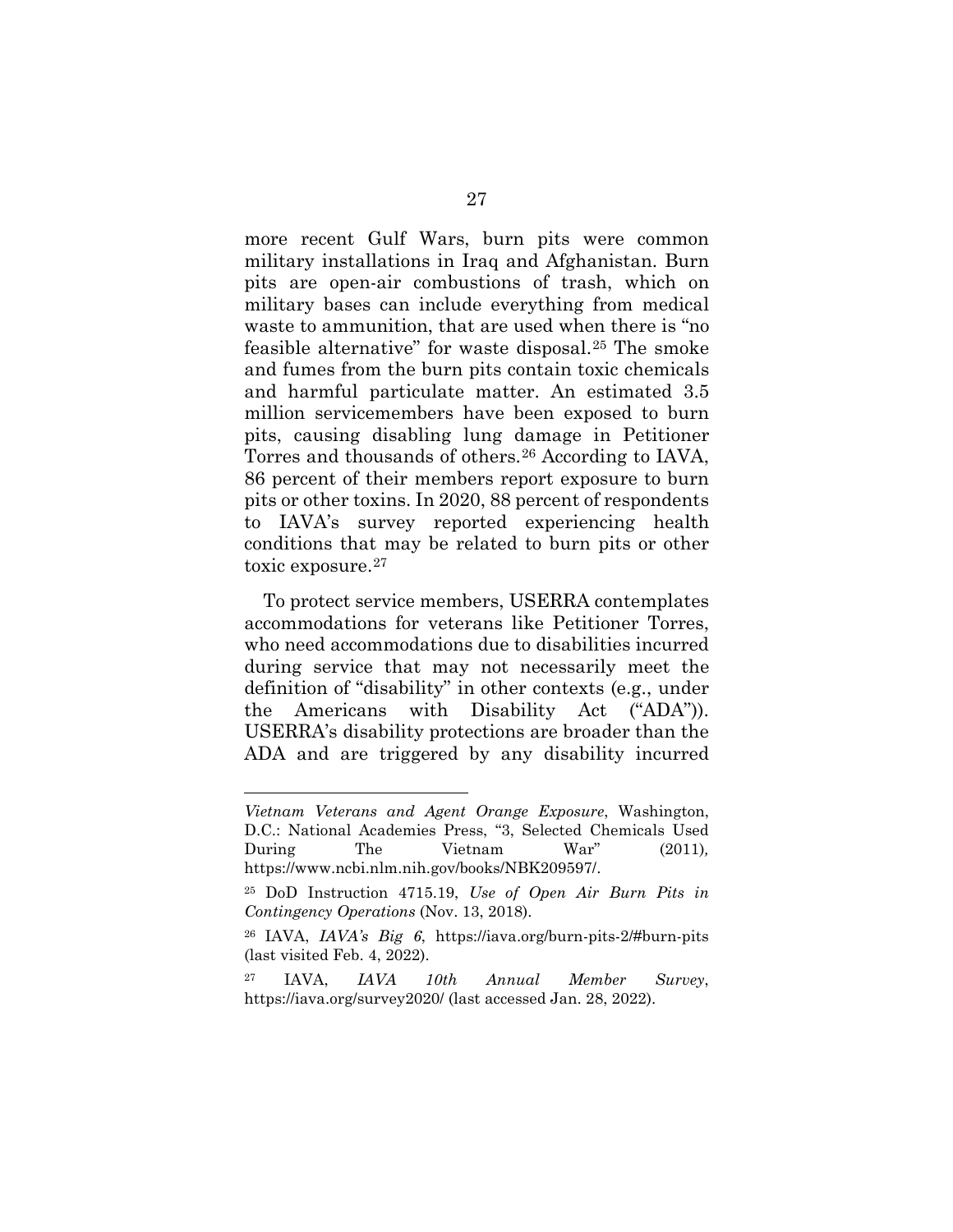during or aggravated by military service.<sup>[28](#page-37-2)</sup> When veterans leave service and return to civilian employment, many face difficulties in performing their previous job responsibilities due to injuries, whether physical or mental. The ADA prohibits discrimination against individuals based on disability, but USERRA's provisions further protect veterans seeking reemployment. USERRA is critical to veterans like Petitioner Torres who are unable to perform their previous duties of employment, but are discriminated against and fired, rather than accommodated. These provisions are essential as increasing numbers of veterans return home with service-related injuries, the scope and severity of which are only now becoming better understood through emerging medical studies.

> <span id="page-37-0"></span>**2. The Issue Presented Is of Particular Importance, as Hundreds of Thousands of Veterans and Service Members Are Employed by, and Face Discrimination from, State and Local Agencies.**

As servicemembers return to civilian life, many of them choose to continue serving the country through employment by federal, local, or state governments. This devotion to service is particularly notable amongst employed post-9/11 veterans, who are more than twice as likely to work in the public sector as employed nonveterans, at a rate of 28 percent versus 14 percent.[29](#page-37-3) This commitment to service is even more significant for veterans with a service-connected

<span id="page-37-1"></span><sup>28</sup> 20 C.F.R. §§ 1002.225, 1002.226.

<span id="page-37-3"></span><span id="page-37-2"></span><sup>29</sup> *Employment Situation of Veterans*, *supra* at 3.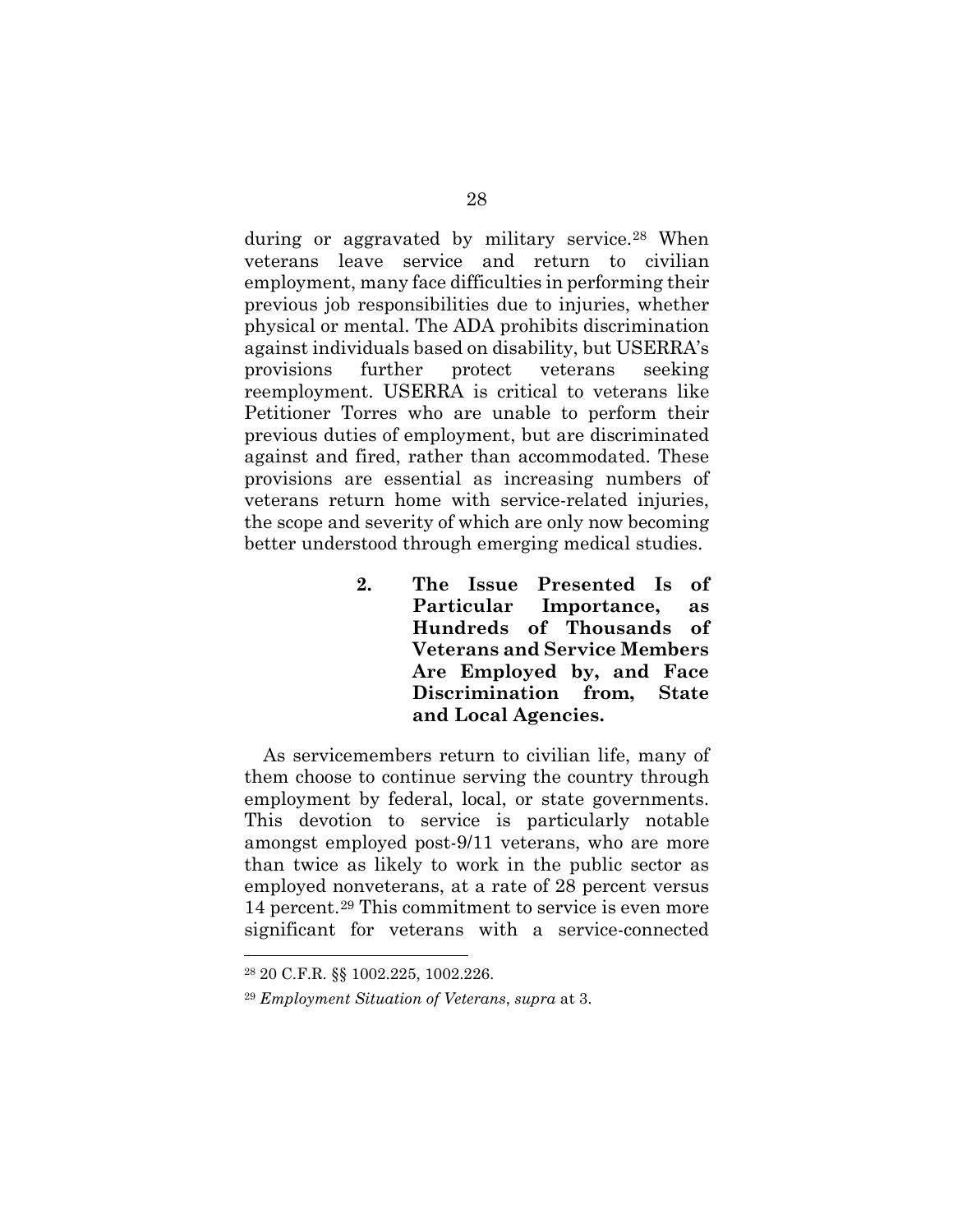disability, as 31 percent of employed veterans with a disability work in federal, state, or local government.

Without the protection offered by USERRA, many of these veterans would be subject to discrimination at work with no recourse. In total, more than 800,000 veterans work for their state or local government.[30](#page-38-1) Of these 800,000 veterans, more than 250,000 suffer from service-connected disabilities.[31](#page-38-2) The federal government claims that a private suit under USERRA is not the only option available to a prospective plaintiff, as the United States can sue a state employer on behalf of a plaintiff through USERRA's administrative mechanism.[32](#page-38-3) As Petitioner notes, however, this alternative enforcement mechanism is effectively "useless."[33](#page-38-4) In fiscal year 2020, for example, the U.S. Department of Labor reviewed 1,117 USERRA cases, and referred only 41 cases to the Attorney General and 25 to the Office of Special Counsel.[34](#page-38-5) Of these referrals from the Department of Labor, the U.S. Department of Justice filed only two USERRA complaints, and the U.S. Office of Special

<span id="page-38-2"></span><span id="page-38-1"></span><sup>30</sup> *Employment Situation of Veterans*, *supra* at Table 8. <sup>31</sup> *Id*.

<span id="page-38-3"></span><span id="page-38-0"></span><sup>32</sup> Brief for United States as Amici Curiae on Pet. for Writ of Cert., at 21. *See also* 38 U.S.C. § 4323(a)(1) and (b)(1).

<span id="page-38-4"></span><sup>33</sup> Pet. for Writ of Cert. 17–18; Reply of Pet. 4.

<span id="page-38-5"></span><sup>34</sup> Office of the Assistant Secretary for Veterans' Employment and Training, *Uniformed Services Employment and Reemployment Rights Act of 1994 Annual Report to Congress FY 2020*, at 10 (2021),

https://www.dol.gov/sites/dolgov/files/VETS/legacy/files/USERR A\_Annual\_FY2020.pdf.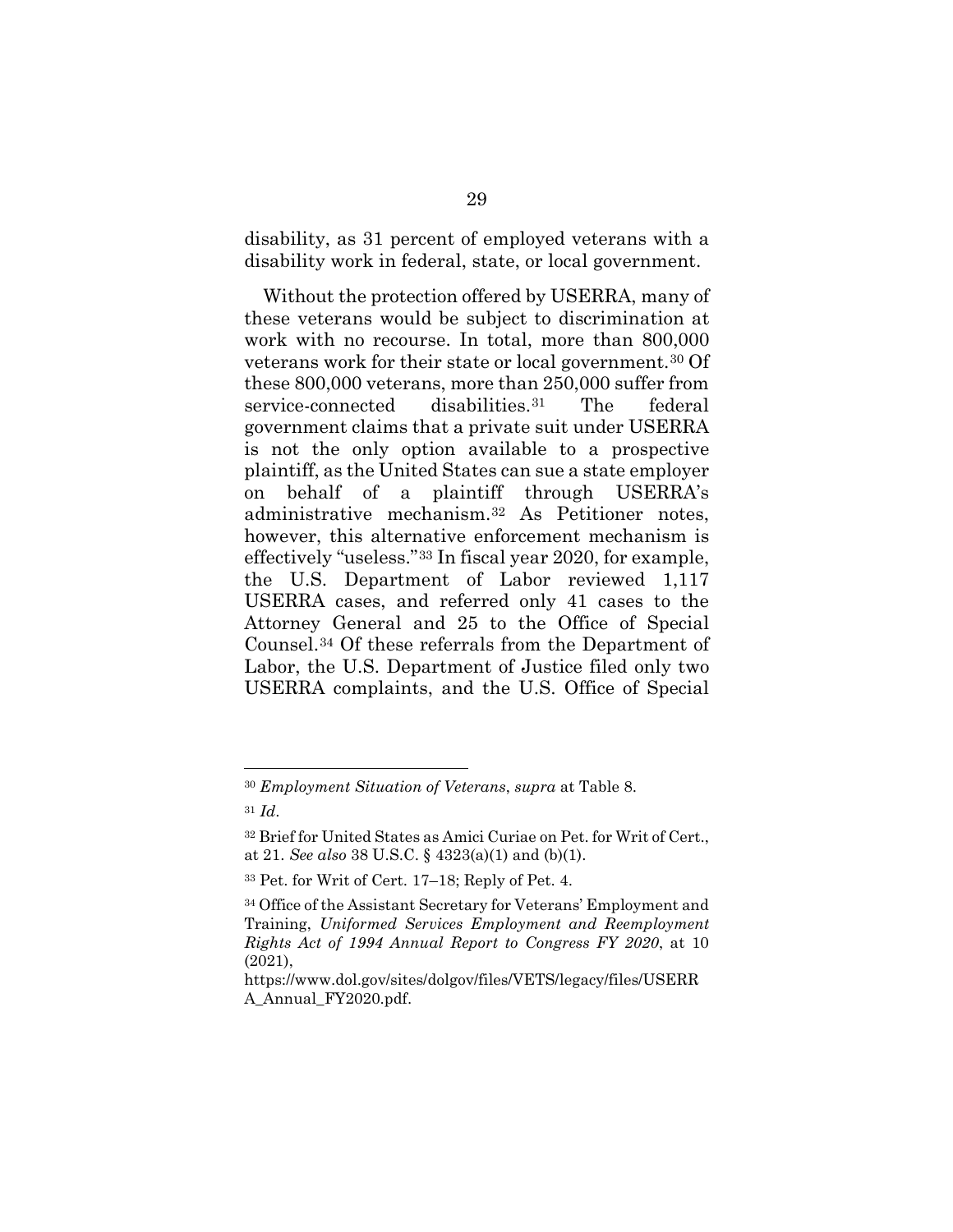Counsel did not file any USERRA appeals with the Merit Systems Protection Board.[35](#page-39-4)

Moreover, if the Texas decision is upheld, veterans will be left vulnerable to discrimination based on the state they work in and that state's decision whether to waive sovereign immunity. While some states have passed legislation waiving sovereign immunity for USERRA claims, the vast majority of states have not, and all state appellate courts to consider the issue have found that sovereign immunity barred USERRA claims.[36](#page-39-5) Veterans should be able to count on receiving the benefits earned by their service regardless of where they reside and work. It would be a disgrace if states could arbitrarily limit veterans' benefits or discriminate against veterans on the basis of their service or disability.

The private right of action granted by USERRA protects our most vulnerable veterans: those who became disabled because of their service in the armed forces yet are still committed to continuing their service to this country through employment by state

<span id="page-39-5"></span><span id="page-39-4"></span><span id="page-39-3"></span><span id="page-39-2"></span><span id="page-39-1"></span><span id="page-39-0"></span><sup>35</sup> *USERRA Annual Report to Congress FY 2020*, *supra* at 10–12. <sup>36</sup> *Compare Smith v. Tenn. Nat'l Guard*, 551 S.W.3d 702, 706 (Tenn. 2018) (Tennessee legislature "enacted a statute waiving Tennessee's sovereign immunity for USERRA claims") and *Breaker v. Bemidji State Univ*., 899 N.W.2d 515, 518 (Minn. Ct. App. 2017) (Minnesota legislature "passed a law waiving state sovereign immunity from USERRA claims") with *Clark v. Va. Dep't of State Police*, 793 S.E.2d 1, 7 (Va. 2016) (USERRA claims barred by sovereign immunity) and *Fla. Dep't of Highway Safety & Motor Vehicles v. Hightower*, No. 1D19-227, 2020 WL 5988204 (Fla. Dist. Ct. App. Oct. 9, 2020) (Congress did not validly abrogate state sovereign immunity through USERRA and the Florida legislature did not clearly and explicitly waive sovereign immunity in its adoption of USERRA).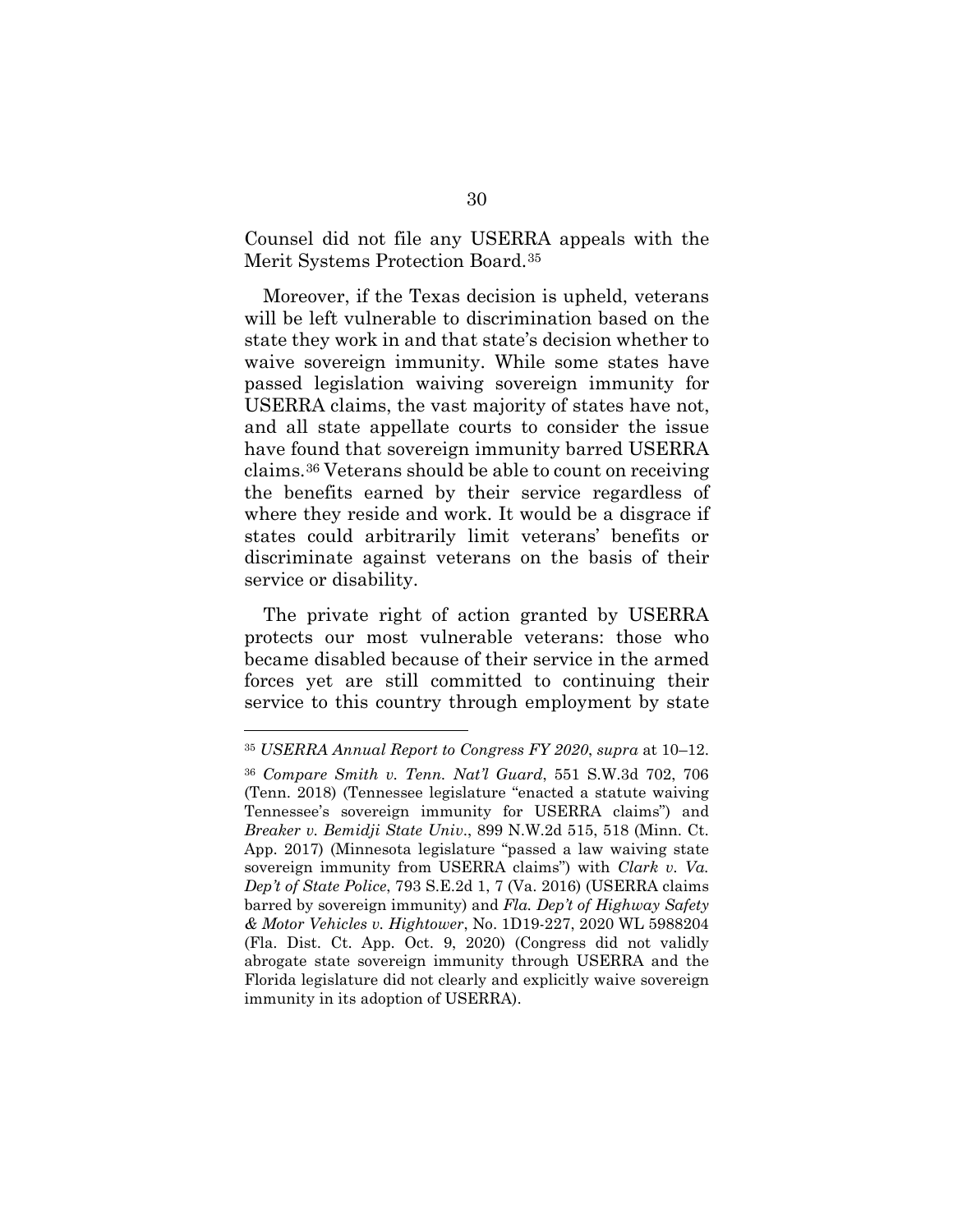and local governments. Finding this provision of USERRA unconstitutional will leave hundreds of thousands of veterans who choose to continue to serve without recourse in the courts if they are discriminated against based on their military service or service-related disabilities. This would be an unconscionable result.

#### **CONCLUSION**

<span id="page-40-0"></span>The intermediate Texas appellate court failed to consider whether the States surrendered their sovereign immunity to suits authorized by Congress pursuant to its War Powers. The text, history and structure of Article I indicates that the answer to that question is a resounding yes. Failing to affirm Congress's authority to provide these vital protections under USERRA would harm hundreds of thousands of veterans who work for state and local employers, many of whom face discrimination in the workplace based on service-related disabilities. The Constitution and the debt this nation owes to its veterans requires reversal.

Respectfully submitted,

ALEC W. FARR, ESQ.\* *Counsel of Record* KERENSA GIMRE MEGAN MCLEAN PERKINS COIE LLP 700 Thirteenth Street, NW, Suite 800 Washington, D.C. 20005 (202) 654-6200 afarr@perkinscoie.com kgimre@perkinscoie.com